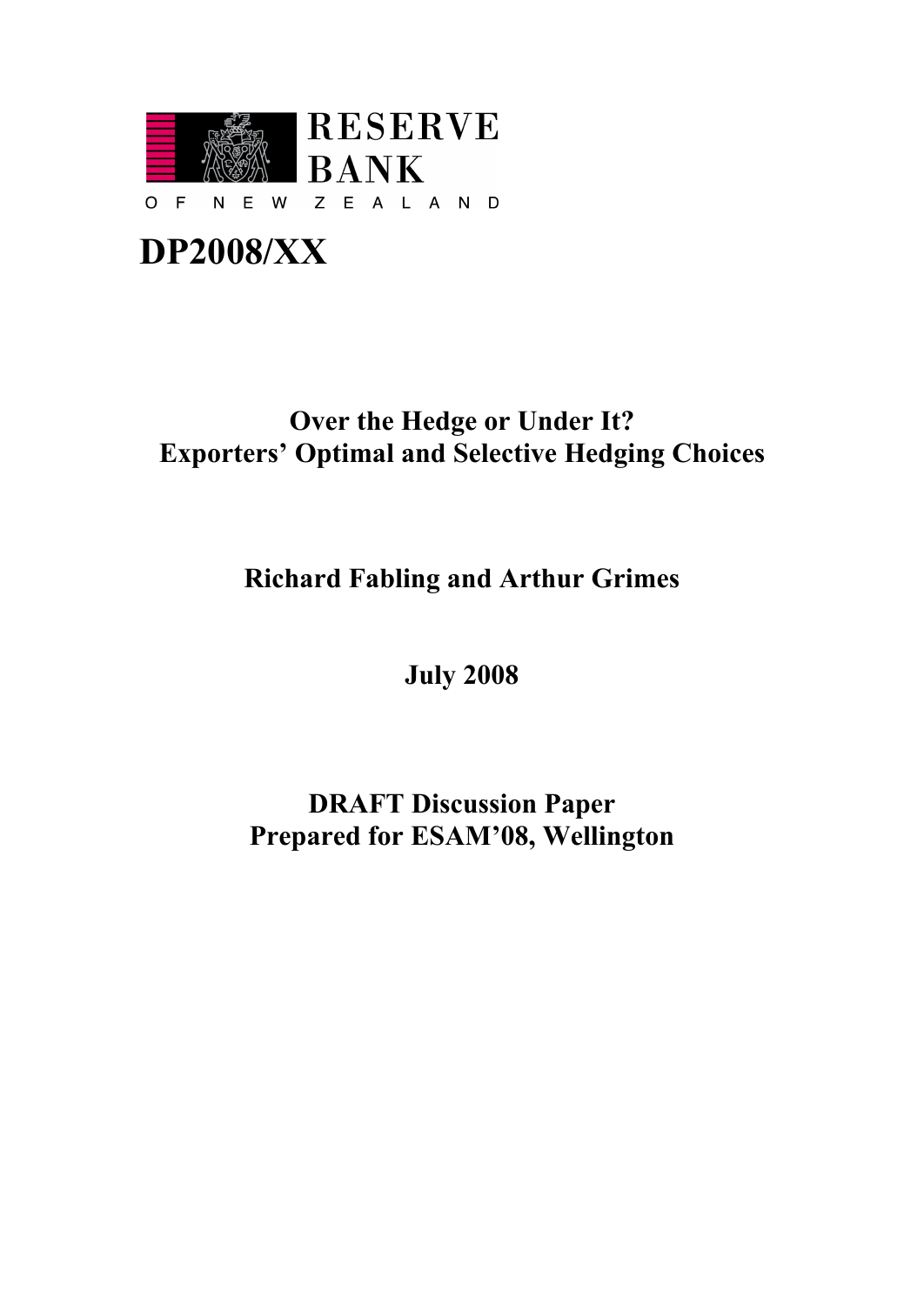# **DP2008/XX**

### **Over the Hedge or Under It? Exporters' Optimal and Selective Hedging Choices**

## **Richard Fabling<sup>1</sup> and Arthur Grimes 2**

### **Abstract**

How do exporting firms manage currency exposures? We examine this issue at the individual firm level using data from the prototype Longitudinal Business Database (LBD) recently developed by Statistics New Zealand. The LBD covers virtually all New Zealand firms. To this has been linked survey  $\&$  administrative data enabling construction of a wide range of firm-level financial variables. We also have daily Customs merchandise trade shipment data linked to firms. This is our source for currency exposures and hedging decisions, with data on the currency that each trade was conducted in, a variable indicating whether the trade was hedged back into New Zealand dollars (NZD) and, if so, the exchange rate of the hedging contract.

We use these data to test both optimal and selective hedging theories. Optimal hedging theory hypothesises that firms' hedging choices depend on: probability and cost of financial distress, underinvestment risks, scale, managerial risk aversion, information asymmetry, governance, ownership structures and tax rules. We construct numerical proxies for these variables longitudinally at the firm level. Recent literature also suggests that some exporters vary currency hedging positions relative to their optimal position in a *selective* attempt to 'beat the market'. We examine whether New Zealand exporters to Australia hedge their currency exposures (a) by hedging exports denominated in Australian dollars (AUD) into NZD, and/or (b) by denominating exports in NZD. We examine whether hedging behaviour is consistent with hypotheses derived from optimal hedging theories, and test whether hedging positions change (possibly sub-optimally) when the AUD/NZD is perceived to be 'high' or 'low' relative to an historical average. Estimation is over July 2000 to March 2007 (monthly) – a period during which the AUD/NZD varied substantially, making this a particularly pertinent period to test exporters' currency risk management behaviours.

**JEL Codes:** D21; F31; G15

 $\overline{\phantom{a}}$ 

**Keywords:** hedging behaviour; exporting; exchange rates

<sup>&</sup>lt;sup>1</sup> Reserve Bank of New Zealand; Motu Economic and Public Policy Research

<sup>&</sup>lt;sup>2</sup> Corresponding author (arthur.grimes@motu.org.nz), Motu Economic and Public Policy Research; University of Waikato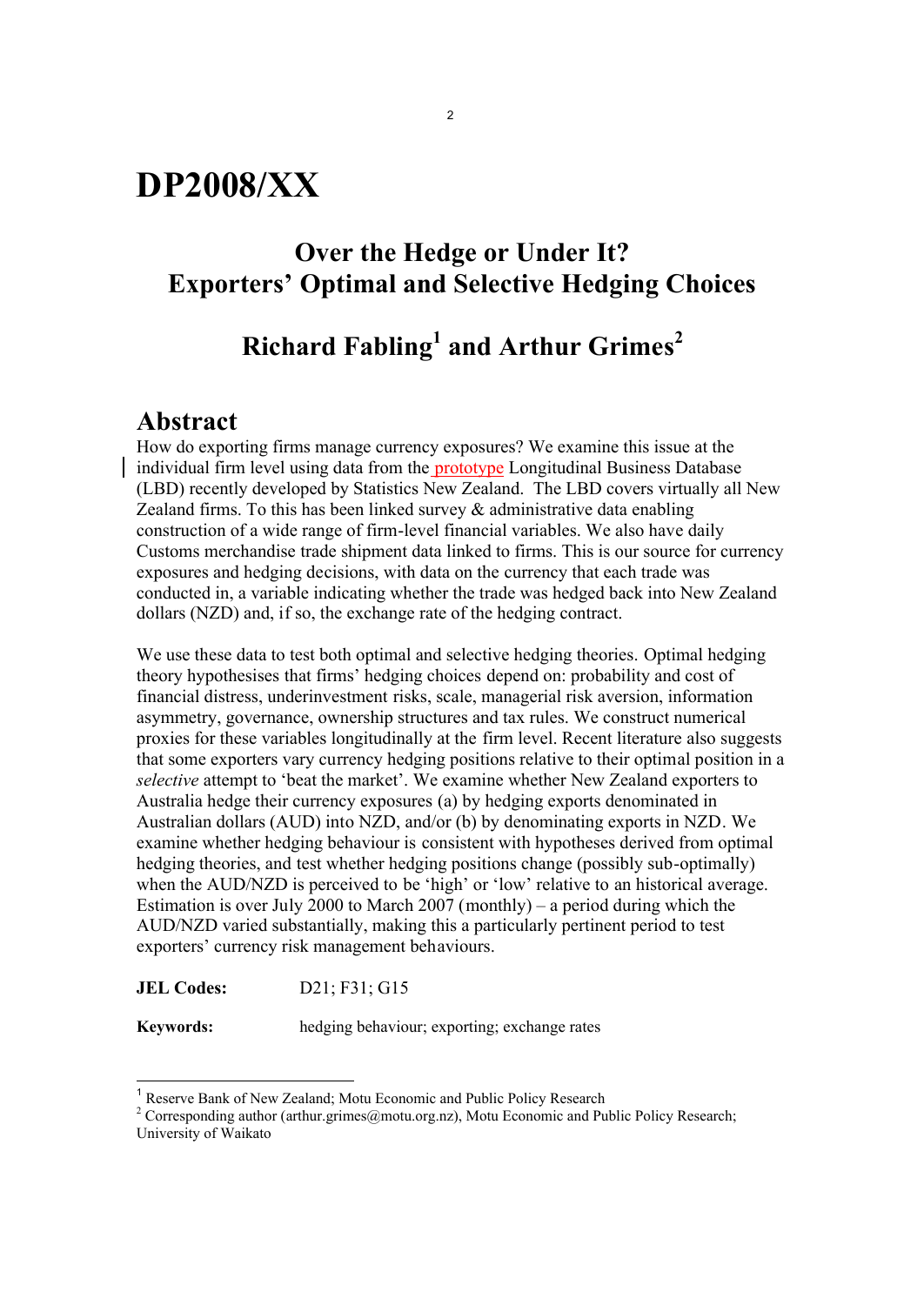### **DISCLAIMER**

This research was undertaken while Richard Fabling was on secondment to Statistics New Zealand. The opinions, findings, recommendations and conclusions expressed in this report are those of the authors. Statistics NZ, the Reserve Bank of New Zealand, Motu and the University of Waikato take no responsibility for any omissions or errors in the information contained here.

Access to the data used in this study was provided by Statistics NZ in accordance with security and confidentiality provisions of the Statistics Act 1975. Only people authorised by the Statistics Act 1975 are allowed to see data about a particular business or organization. The results in this paper have been confidentialised to protect individual businesses from identification.

The results are based in part on tax data supplied by Inland Revenue to Statistics NZ under the Tax Administration Act 1994. This tax data must be used only for statistical purposes, and no individual information is published or disclosed in any other form, or provided back to Inland Revenue for administrative or regulatory purposes. Any person who had access to the unit-record data has certified that they have been shown, have read and have understood section 81 of the Tax Administration Act 1994, which relates to privacy and confidentiality. Any discussion of data limitations or weaknesses is not related to the data's ability to support Inland Revenue's core operational requirements.

### **ACKNOWLEDGEMENTS**

The authors wish to thank Statistics New Zealand for access to the data, and thank Motu staff and participants at the 2007 New Zealand Econometric Study Group meeting for feedback on the paper.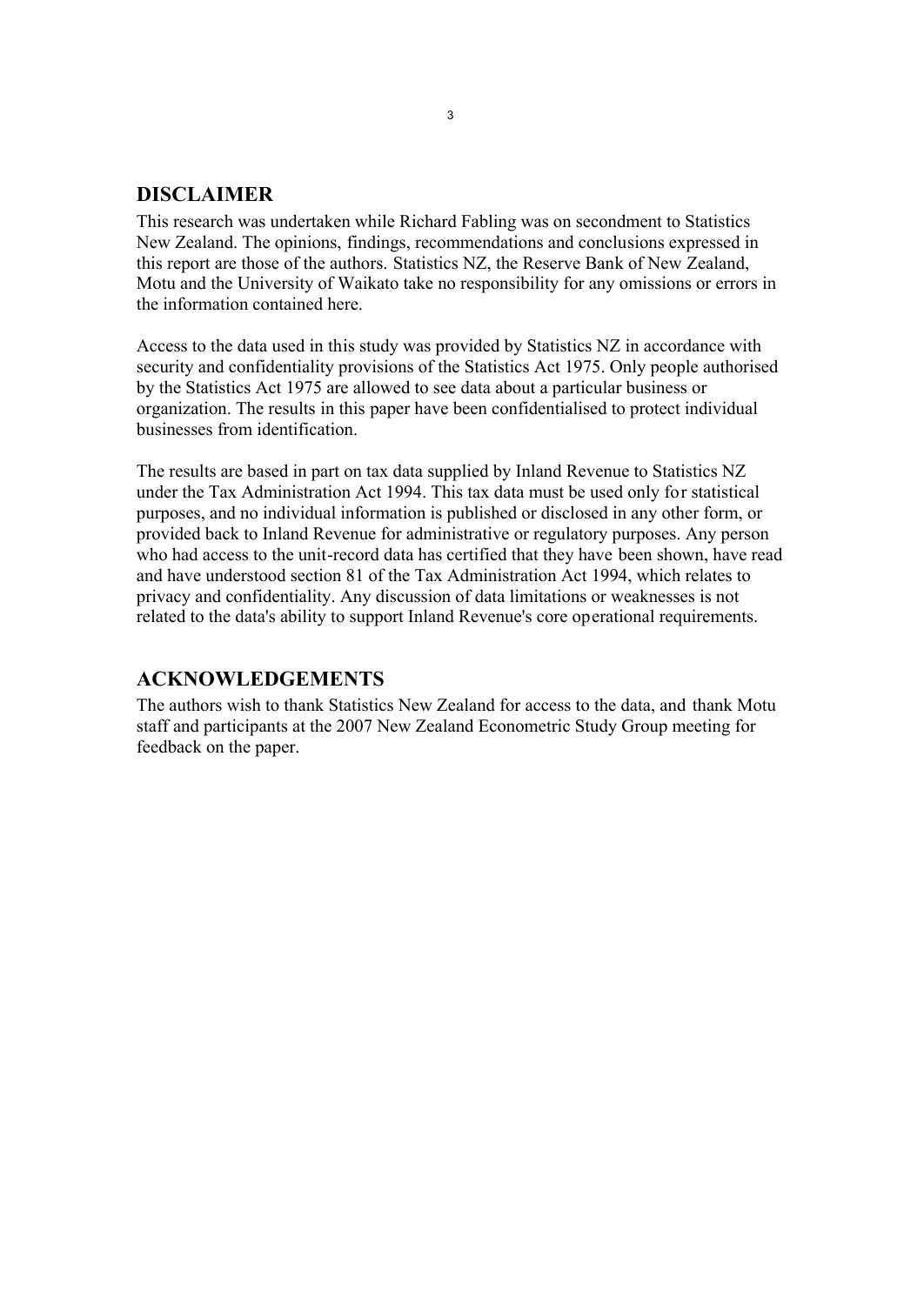#### **1 Introduction**

We analyse the currency hedging behaviour of goods exporters using a rich and comprehensive longitudinal panel of exporting firms. Exporters potentially face major risks arising from currency fluctuations. Under the specific conditions considered by Modigliani and Miller (1958) there is no gain in firm value through hedging these risks; thus hedging will not occur where positive administrative and/or transactions costs to hedging are present. However hedging of foreign exchange risk by some exporters does occur in practice. A body of theoretical and empirical work on optimal hedging practices explains why such behaviour may be observed. More recently, another phenomenon has been observed: some firms appear to hedge on a selective basis (i.e. to alter their hedge positions relative to some optimal level) in an attempt to 'beat the market'.

Our analysis tests both for optimal hedging determinants and for the presence of selective hedging behaviour. We are able to do so at the individual firm level using data from the prototype Longitudinal Business Database (LBD) recently developed by Statistics New Zealand (SNZ), the country's official statistical agency. The LBD covers virtually all New Zealand firms. It includes SNZ firm-level survey data (used for example to compile the national accounts) and administrative data that includes taxation data pertaining to a firm's annual accounts as well as its GST (value added tax) and PAYE (employee income tax) obligations. These data sources enable construction of a wide range of firm-level financial variables that may influence optimal hedging decisions. Additionally, we have daily Customs merchandise trade shipment data linked to firms. This is our source for currency exposures and hedging decisions. It includes data on the currency that each trade was conducted in, a variable indicating whether the trade was hedged back into New Zealand dollars (NZD) and, if so, the exchange rate of the hedging contract. We are therefore able to track exporters' currency hedging decisions on a high frequency longitudinal basis, while at the same time controlling for optimal hedging determinants.

Our study builds on Fabling and Grimes (2008) which presented descriptive data on New Zealand exporters' hedging practices and used aggregated (as opposed to longitudinal unit record) data to test selective hedging behaviour. It found considerable differences in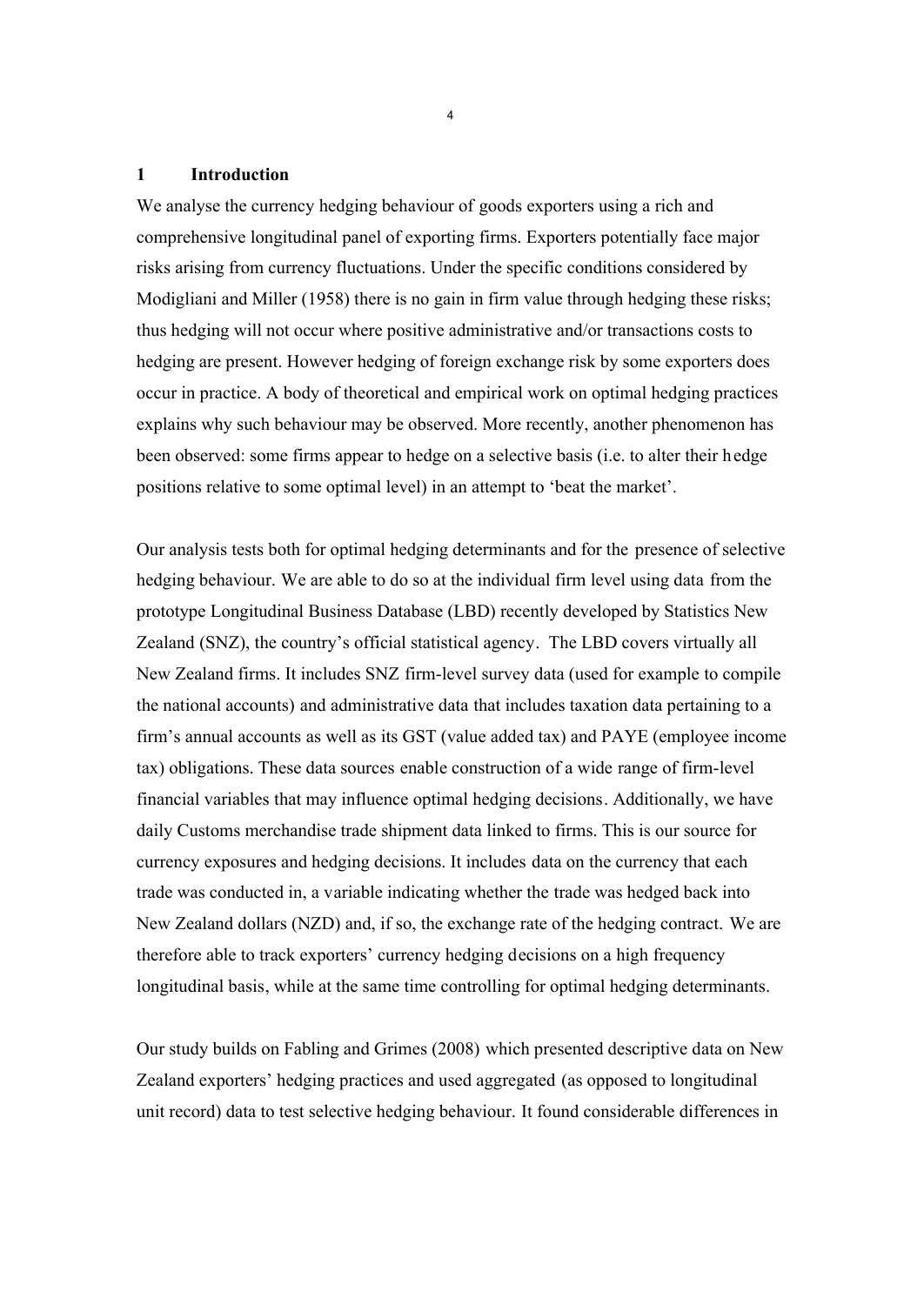hedging behaviour across different sectors, both in a static sense (mean hedge ratios) and a dynamic sense (correlation of hedge ratios). As predicted by some optimal hedging hypotheses (discussed further below), large firms hedge more than do smaller firms. However, small firms are the next most comprehensive hedgers, with intermediate-sized firms hedging a lower proportion of currency exposures than either large or small firms. Competing determinants of optimal hedging choices (e.g. scale versus potential financial distress) may be behind such observed behaviour; what is clear from this prior study is that hedging propensity is not monotonically related to firm size. The study did, however, find a monotonically increasing relationship between hedging propensity and export intensity (exports as a ratio of total sales).

Australia is New Zealand's largest trading partner accounting for 20.6% of merchandise exports (and approximately half of manufactured exports) in 2007. Fabling and Grimes (2008) found some tentative evidence of selective hedging behaviour with regard to exporters' AUD exposures; aggregate hedge ratios were consistently negatively related to the value of the AUD/NZD cross rate, consistent with exporters locking in perceived low exchange rates. Despite this observed behaviour, statistical tests found no evidence that selective hedging behaviour is positive for firms; specifically there was no explanatory power of hedging practices for future exchange rate changes. Fabling and Grimes also found no evidence that changes in forward points alter firms' hedging decisions.

These results are consistent with other, mostly recent, explorations of the phenomenon of selective hedging. Building on the ideas of Stulz (1996) and Working (1962), Brown et al (2006) and Meredith (2006) having examined whether selective hedging occurs for commodities in the gold and the oil/gas industries respectively. Firms may profitably hedge selectively if they possess a comparative advantage relative to other firms in a market with respect to future price trends (e.g. because of specialised supply-side knowledge). Evidence of selective hedging is found in both studies when prices deviate from historical averages. However neither study finds evidence indicating that selective hedging leads to superior operating or financial performance. Thus firms in both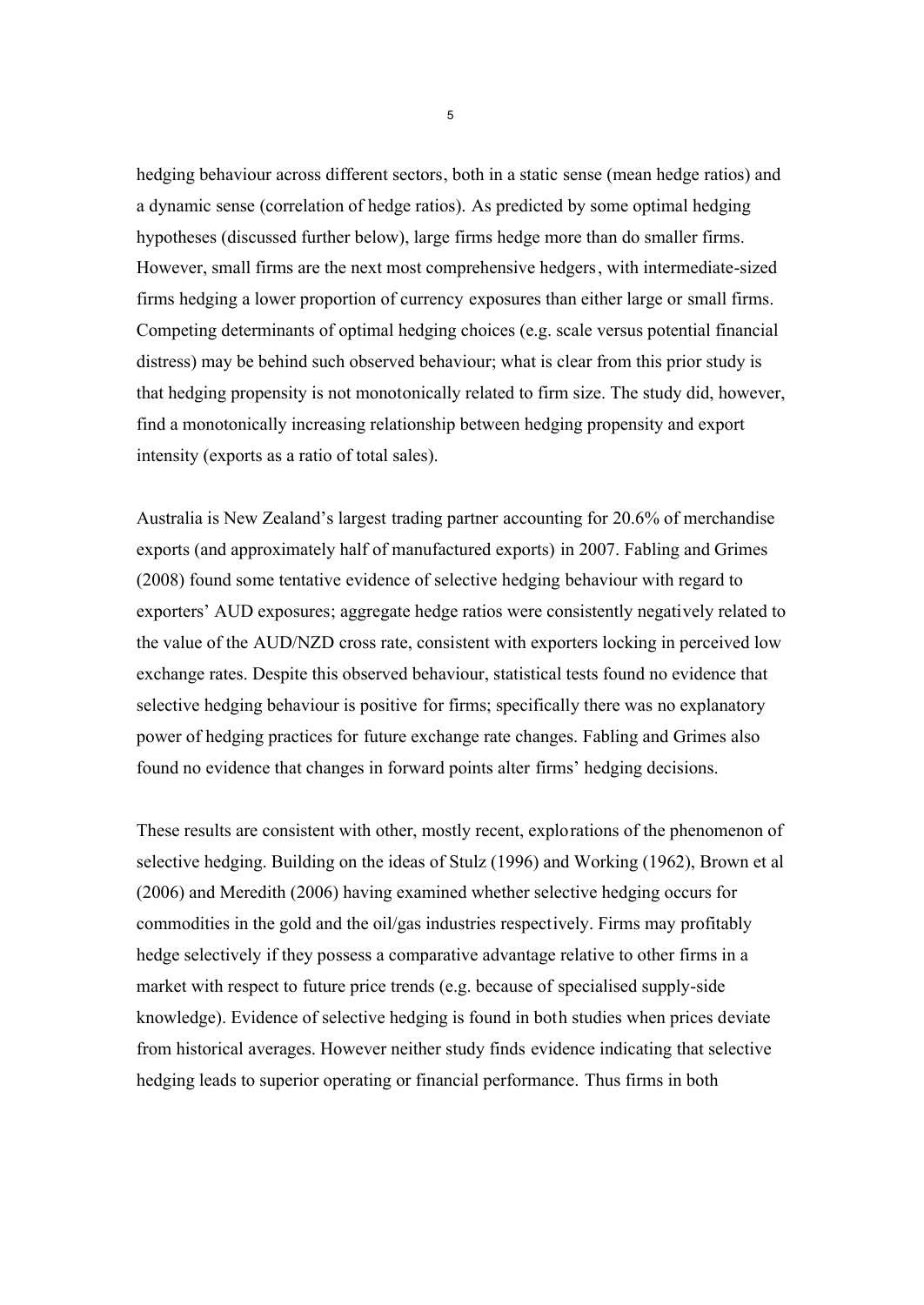industries may believe that they have a comparative advantage in predicting industry trends which in fact they do not possess.

The use of selective hedging in interest rate and currency markets appears to be much more widespread than can be explained solely by firms using comparative advantage about a specific market (Dolde, 1993; Bodnar, Hayt and Marston, 1996; Glaum, 2000 and 2002; Faulkender, 2005). It is possible that the practice is influenced by managerial characteristics and incentive sets within the firm (Beber and Fabbri, 2006). For instance, managers' remuneration may be more closely tied to upside performance relative to budget (through bonuses) than to downside results. Alternatively, managers may mistakenly believe that markets are mean-reverting when they are not; or, at least, more mean-reverting than they actually are. (For some implied New Zealand evidence on this view, see Brookes et al,  $2000<sup>3</sup>$ ) It is, however, possible that actions which appear to represent selective hedging behaviour (e.g. observed changes in hedge ratios based on the use of forward exchange rate contracts) are offset by changes in other forms of hedging, such as balance sheet hedges, use of natural hedges and invoicing exports in local currency. The latter, in particular, is an alternative that we explore in our empirical work.

In order to model selective hedging behaviour, one must first be able to model optimal hedging behaviour. We define optimal hedging as follows: Let  $V_{iZt}$  be the market value of firm j, with a set of characteristics, Z, in period t. The firm chooses an optimal hedging policy,  $h^*$ , out of a feasible vector of hedging choices,  $H = (h_1, ..., h^*, ..., h_N)$  such that  $V_{iZt}$  |h<sup>\*</sup> =sup( $V_{iZt}$  |h<sub>i</sub>, i=1,…,N). If firm j has the same characteristics, Z, in period t+1 as in period t then, with efficient markets, h\* will again be the optimal hedging choice. By contrast, if the firm varies its hedging choice (after controlling for its characteristics), and especially if the variation is in response to market movements of the variable to be hedged, we define the firm to be practicing selective hedging.

-

 $3$  Brookes et al (2000) report that corporates consider forward rate contracts have advantages for short-term hedging transactions owing to their relative flexibility: "Contracts can readily be rolled forward, or closed out, according to the firm's view of the exchange rate" (p.27). They indicate that selective hedging based on the level of the exchange rate relative to historical averages (i.e. on perceived mean-reverting exchange rate behaviour) is practiced by a sizeable portion of exporters.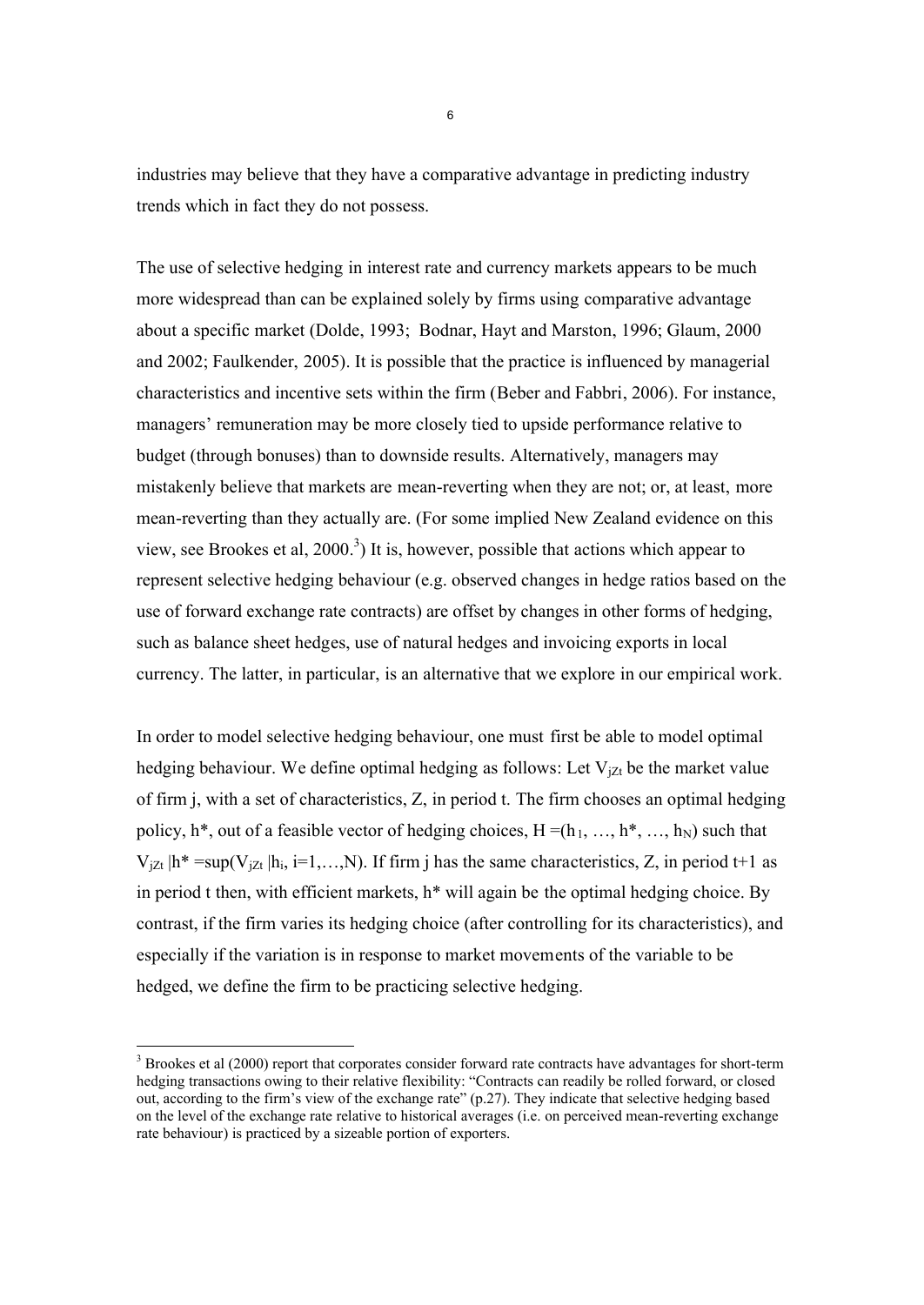Determinants of optimal hedging choices explored in prior theoretical and empirical studies chiefly reflect responses to maximise firm value in the presence of deviations from frictionless, full information markets. Such deviations may include: the existence of financial distress costs, which may induce increased hedging by highly leveraged firms and firms with poor liquidity (Smith and Stulz, 1985; Nance et al, 1993); underinvestment costs which may increase hedging by firms with strong growth prospects, so preserving internally generated funds to be used for expansion (Bessimbinder, 1991; Froot, Scharfstein and Stein, 1993); scale and export intensity, leading to increased hedging by larger firms and/or by firms with large ratios of exports/sales (Graham and Rodgers, 2002; Lel, 2004); convex tax schedules which, even with a proportional tax schedule (as in New Zealand), may induce greater hedging by firms with existing tax losses (Smith and Stulz, 1985); and country-specific factors such as accounting conventions, regulatory restrictions or nature of capital markets (Bodnar and Gebhardt, 1999; Bodnar et al, 2003). In some cases, optimal hedging may reflect maximisation of the managerial value function (rather than that of shareholders), so also being impacted by managerial risk aversion and governance characteristics (Breedan and Viswanath, 1998).

Our access to New Zealand's LBD enables formulation of longitudinal financial proxies representing a range of potential optimal hedging determinants hypothesised in the cited studies. One feature that sets our study apart from prior studies of firm hedging behaviour is the breadth of our coverage. Almost invariably, prior studies have concentrated on small sub-sets of firms that are often quite homogeneous in certain respects, for instance very large US firms (Bodnar and Gentry, 1993; Geczy et al, 1997; Allayannis and Ofek, 2001; Hentschel and Kothari, 2001), large European firms (De Ceuster et al, 2000) or firms in specific commodity markets (Tufano, 1996; Haushalter, 2000; Brown et al, 2006; Meredith, 2006). These selective samples mean that most such results are not generalisable across the great bulk of firms in an economy, most of which are not exchange-listed and which cover a wide range of sectors. By contrast, our data source includes almost all private sector firms across the country, with currency hedging information available for virtually all firms that have exported a merchandise item at any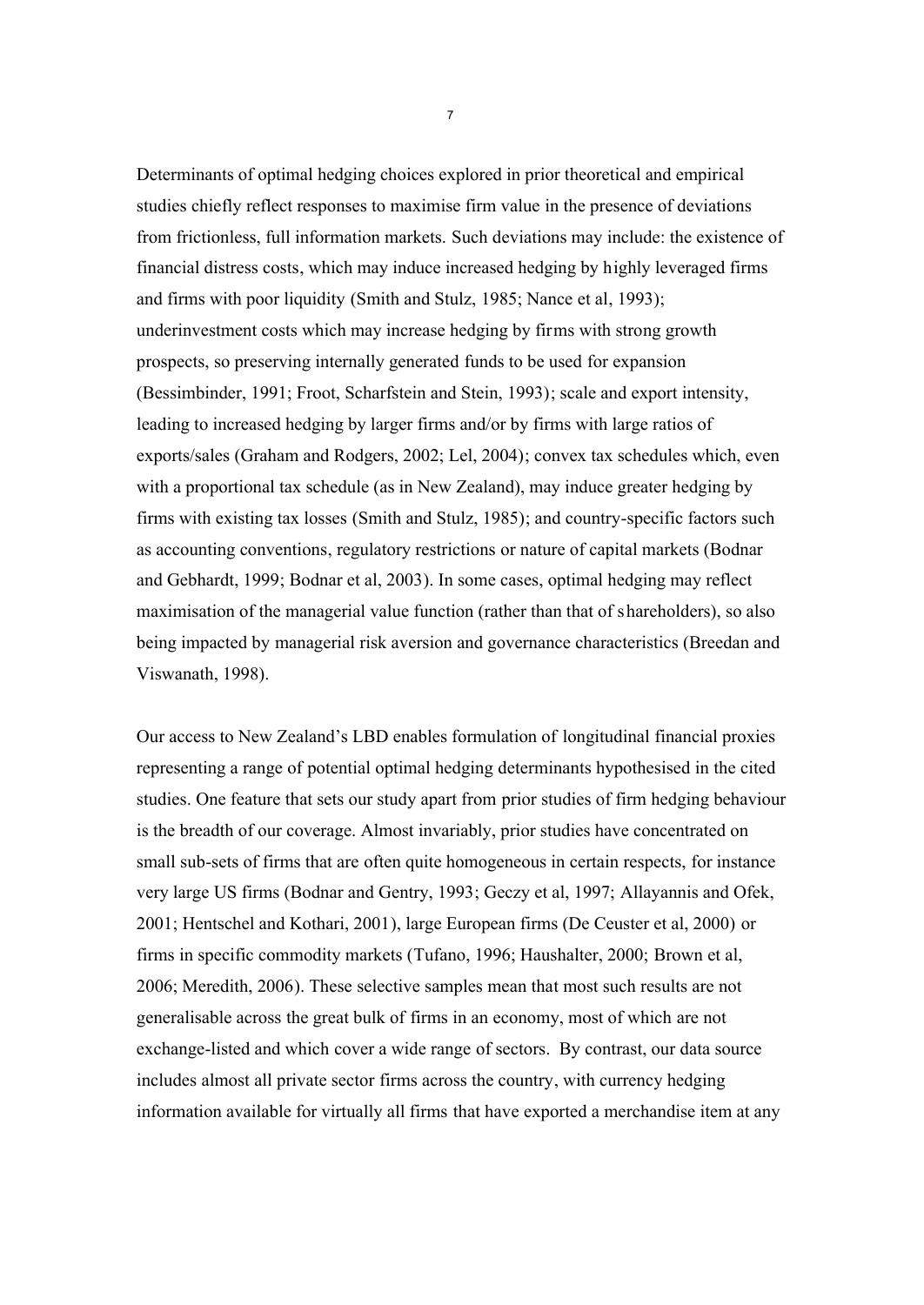time between 2000 and 2007. This provides wide coverage of firms across sectors and across size and age cohorts. It also enables us to use estimation methods that minimise selection issues (for instance regarding which firms choose to export to a certain market in a certain currency at a certain time).

Another key factor that sets our study apart from others is the longitudinal nature of our data. Rather than using a single cross-section as in many prior studies (e.g. Geczy et al, 1997), we use longitudinal data (aggregated to a monthly frequency) over seven years. Thus our results are less subject to the criticism of cross-sectional studies that the results may be time-specific and so not generalisable under different economic conditions. The longitudinal nature of the data is key to estimating whether selective hedging occurs.

In section 2 of the paper, we outline our hypotheses and discuss modelling issues that must be dealt with, including selection issues. In particular, we are careful to delineate two separate approaches to dealing with potential selection biases. Section 3 outlines our data sources and provides some descriptive statistics of relevant variables. Section 4 presents our results, both with respect to optimal hedging determinants and selective hedging practices. Our major results, particularly with respect to selective hedging, are robust to a variety of specification tests and to different ways of handling selection issues. Section 5 concludes and discusses future directions for research. A major unresolved issue, given we find strong evidence that many firms practice selective hedging, is why they should do so when prior evidence (and efficient markets) indicates that such behaviour, on average, adds no value to the firm.

### **2 Hypotheses and Modelling Issues**

We estimate the determinants of exporters' hedging decisions, focusing on currency hedging decisions of New Zealand firms that export merchandise goods to Australia. Between 2004 and 2007, almost equal proportions of these exports were denominated in Australian dollars (AUD) and New Zealand dollars (NZD), at 47.1% and 43.3% respectively (Fabling and Grimes, 2008). A small proportion was denominated in other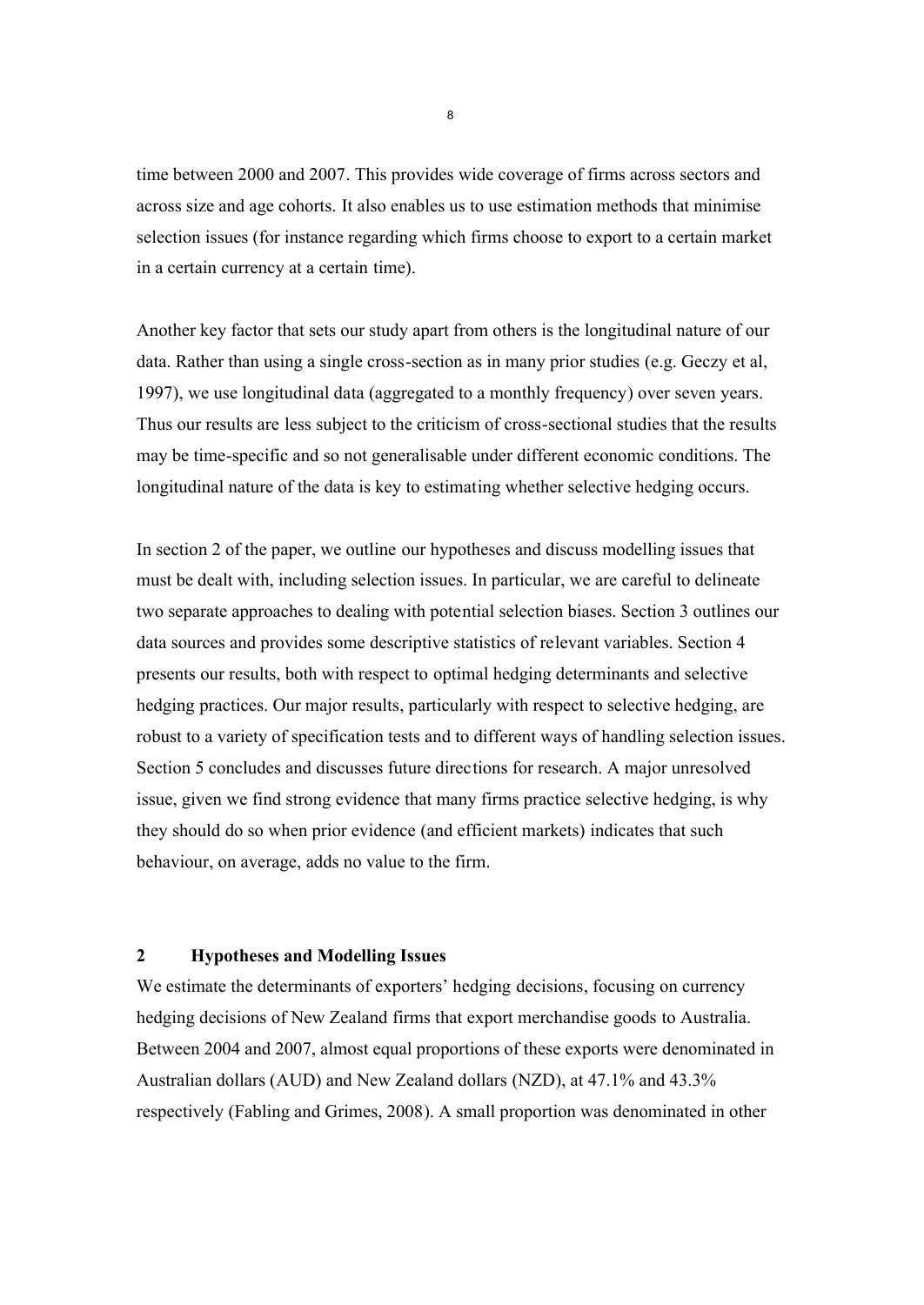currencies, chiefly USD, but these are not our focus for the remainder of the paper. The share of AUD-denominated exports hedged back to NZD varied between 20% and 32% over the same period.

The presence of exports in both AUD (hedged and unhedged) and NZD raises a definitional and modelling issue to be addressed: Is the currency of denomination a choice variable of exporters, or are exporters 'currency-takers', at least over the relevant time horizon. If currency is not a choice variable for the exporter, we can define hedged transactions as AUD exports that are explicitly hedged back to NZD (e.g. by forward contracts).<sup>4</sup> If currency is a choice variable, we need to define hedged transactions as also including all NZD-denominated exports. We adopt two different model specification approaches catering for each of these possibilities.

In the first approach, we treat currency of denomination as exogenous and model the decisions of firms to hedge (or leave unhedged) their AUD exports to Australia. In the second approach, we model the decisions of firms to hedge either by explicitly covering their AUD-denominated exports back to NZD or by denominating exports in NZD versus the alternative of denominating exports in AUD and leaving those transactions unhedged. Under either approach, because of the nature of our longitudinal panel, we are able to model optimal hedging determinants and selective hedging decisions together.

A number of econometric issues prevent use of simple OLS regression under either approach. In particular we face selection and truncation issues. Using the first approach (exogenous currency of denomination) as our baseline model, let  $H<sub>it</sub>$  be the proportion of firm i's AUD-denominated exports to Australia in month t that are hedged,<sup>5</sup> given that firm i exports in AUD in t; and noting that  $0 \leq H_{it} \leq 1$ . This is a truncated regression problem with both selection effects and a limited range for the observed dependent variable. The selection issue arises since we are conditioning only on firms that export in AUD in month t. This variable may be a choice variable of the firm not only for currency

-

<sup>&</sup>lt;sup>4</sup> Brooks et al (2000) find that forward contracts are the predominant form of currency hedging used by New Zealand exporters.

 $<sup>5</sup>$  Value calculations for this variable use AUD as numeraire.</sup>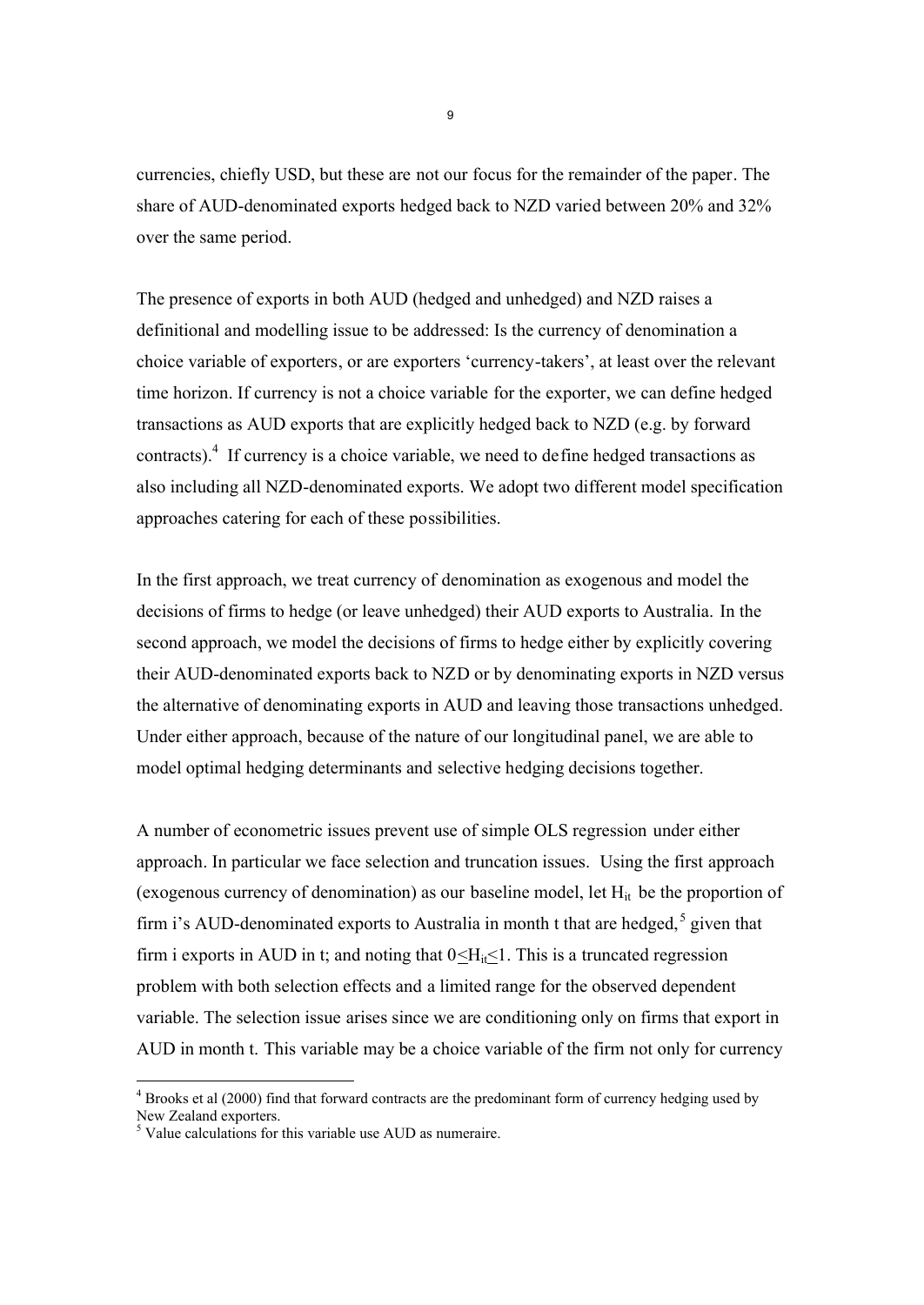denomination reasons (as in our second approach) but also because the export decision itself, including its timing, may be a choice variable.

Specifically, consider two latent variables,  $H^*_{it}$  and  $Z^*_{it}$ , generated by the bivariate process in (1) where  $\mathbf{X}_{it}$  and  $\mathbf{W}_{it}$  are vectors of observations on exogenous (or predetermined) variables, **β** and **γ** are unknown parameter vectors, σ is the standard deviation of  $\mu_{it}$ , and  $\rho$  is the correlation between  $\mu_{it}$  and  $v_{it}$ . We only observe the sign of  $Z^*$ <sub>it</sub> (so the variance of  $v_{it}$  is restricted to 1).

$$
\begin{bmatrix} H_u^* \\ Z_u^* \end{bmatrix} = \begin{bmatrix} \mathbf{X}_{it} \boldsymbol{\beta} \\ \mathbf{W}_{it} \boldsymbol{\gamma} \end{bmatrix} + \begin{bmatrix} m_u \\ n_u \end{bmatrix} \qquad \qquad \begin{bmatrix} m_u \\ n_u \end{bmatrix} \sim NID \begin{bmatrix} S^2 & TS \\ TS & 1 \end{bmatrix} \qquad (1)
$$

The variables that we observe are  $H_{it}$  (the proportion of firm i's AUD exports in t that are hedged) and  $Z_{it}$  (a binary variable denoting whether firm i exports in AUD in t) where:

$$
H_{it} = H^*_{it} \text{ if } Z^*_{it} > 0; H_{it} \text{ unobserved otherwise}
$$
  
\n
$$
Z_{it} = 1 \qquad \text{if } Z^*_{it} > 0; Z_{it} = 0 \text{ otherwise}
$$
 (2)

To deal with these selection and truncation issues we use Heckman's two-step (Heckit) method involving a selection equation plus an equation that estimates the parameters of interest.<sup>6</sup> The selection equation is a probit estimating whether firm i exports in AUD in t. This equation is used to obtain consistent estimates of **γ** which, in turn, are used to construct estimates of  $v_{it}$ .

The structural equation estimates the parameters of the hedging function given the decision to export in AUD. Specifically, we estimate the tobit equation

$$
H_{it} = X_{it} \beta + \rho \sigma v_{it} + e_{it}
$$
 (3)

<sup>&</sup>lt;sup>6</sup> Full information maximum likelihood (FIML) provides an alternative estimation method. However, in a recent application using both full sample and truncated sample data, Johansson (2007) finds that, while similar point estimates are obtained, the FIML estimates are less efficient than those obtained from the Heckit method.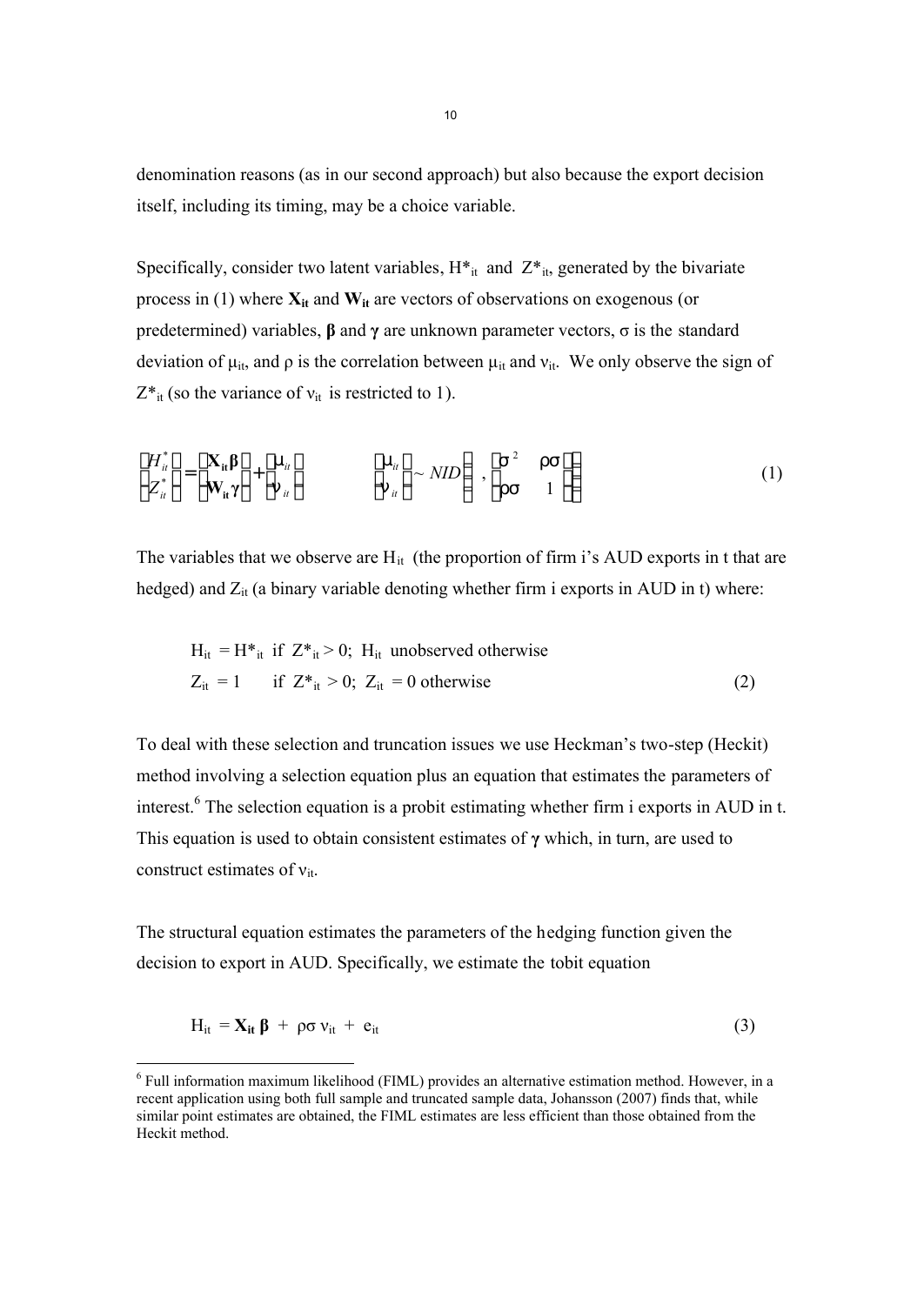where the inverse Mills ratio (using  $W_{it}$  and the estimated  $\gamma$  from the probit equation) is used to proxy  $v_{it}$ . This approach yields consistent estimates of **β** (conditional on the assumption of bivariate normality). Since  $\sigma \neq 0$ , the t-statistic on the inverse Mills ratio (IMR) in (3) can be used to test the null hypothesis of  $p=0$ . However, the precision of estimates is dependent on the information in  $W_{it}$  relative to  $X_{it}$ ; accordingly, we include extra elements in the selection equation that do not appear in the structural equation. We test robustness of our approach by estimating an alternative structural equation that divides the IMR observations into deciles, then using these deciles in place of the IMR in (3), so not relying on the linearity assumption implicit in (1) and (3).

In our application, the elements of  $X_{it}$  comprise variables hypothesised to be important in the optimal hedging literature together with dynamic exchange rate variables to test for the presence of selective hedging. Additional explanatory variables are available for inclusion in  $W_{it}$  since the selection equation includes variables that predict whether firms (a) export; and (b) export in AUD. These variables are not included in the structural equation that predicts whether firms will choose to hedge any resulting AUD exposures.

Under our first approach (where we assume that exporters are "currency-takers"), the dependent variable in the first stage regression is a binary variable. Specifically, XAUD<sub>it</sub> = 1 if firm i exports to Australia in AUD in month t;  $XAUD_{it} = 0$  otherwise.<sup>7</sup> The dependent variable in the second stage regression  $(H1_{it},)$  taking the role of  $H_{it}$ ) is the proportion of AUD-denominated exports of firm i hedged in month t.

In the second approach (where the exporter chooses the currency of trade), the dependent variable in the first stage regression is a binary variable (XAU2) where  $XAU2_{it} = 1$  if firm i exports to Australia in AUD or NZD in month t, and  $= 0$  otherwise. The dependent variable in the second stage regression  $(H2_{it})$  is the proportion of firm i's exports to Australia in t that are either denominated in NZD, or in AUD and hedged back to NZD.

<sup>&</sup>lt;sup>7</sup> I.e. XAUD<sub>it</sub> takes the role of  $Z_{it}$ ; i and t subscripts are henceforth suppressed in the text where the meaning is clear.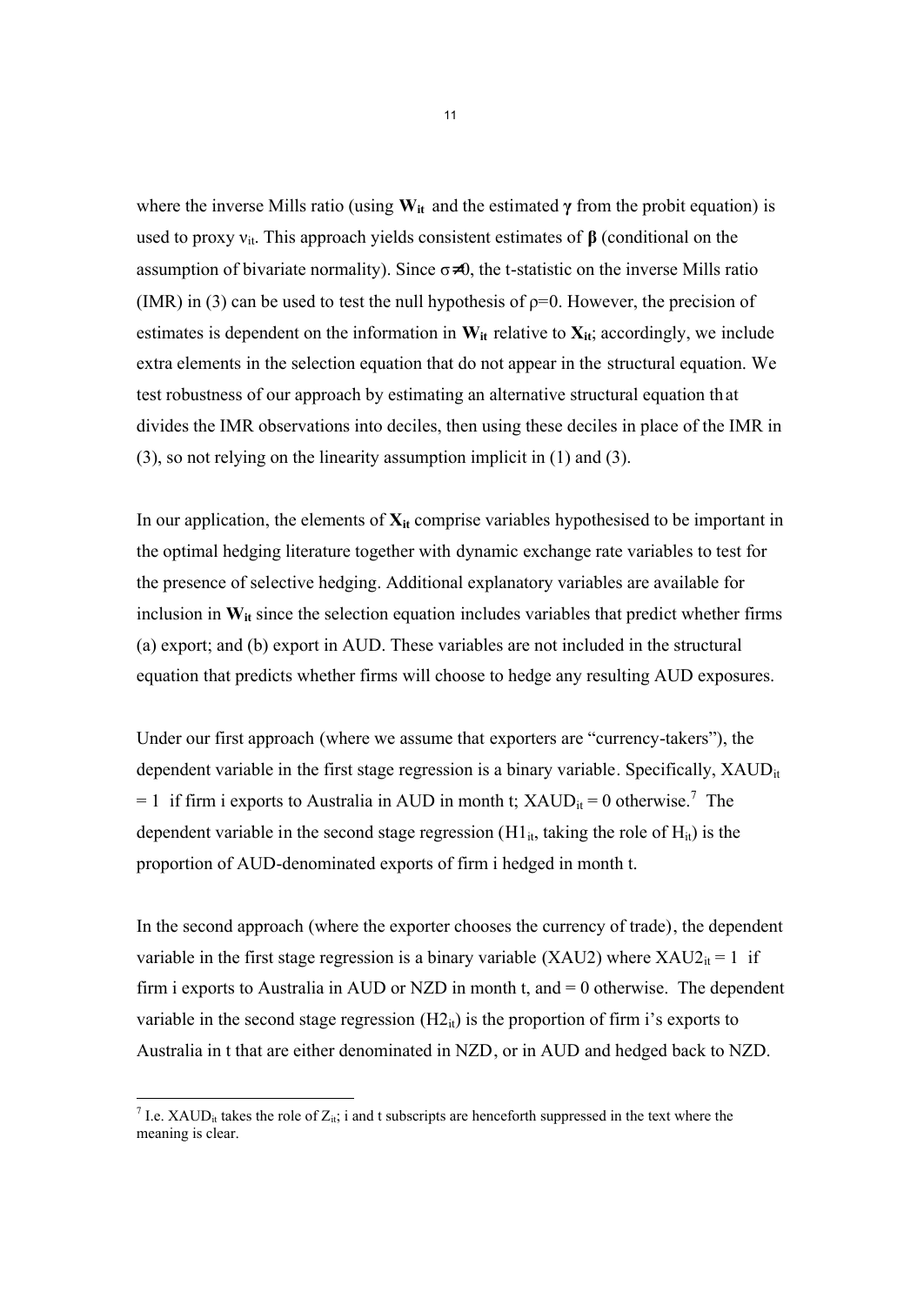Variables included in  $X_{it}$  that are hypothesised to influence optimal hedging decisions are listed in the Appendix (together with the expected coefficient sign in the Tobit equation). Two hedging experience variables are included: ZHK and MHK; the former (binary) variable measures whether firm i has ever hedged an export previously (i.e. since August 1997, the date when these data were first captured) while MHK measures the inverse of the number of months since the last hedging transaction. Both are expected to be positive,<sup>8</sup> consistent with a hypothesis that hedging is more likely where there is some inhouse expertise. An alternative specification tests whether the results are robust to the specification of the functional form in MHK by replacing MHK with three dummy variables depending on whether the most recent hedging transaction was less than 1 year ago, between 1 and 3 years ago, and over three years ago; these are denoted MHK\_1 YR, MHK\_3YR and MHK\_ $>3YR$  respectively.<sup>9</sup>

Our access to taxation and other financial data enables us to specify two financial variables related to the probability and cost of financial distress: DER is a measure of the debt-equity ratio (defined here as  $\frac{debt}{debt} + \frac{equity}{c}$ ); and ICR is the interest coverage ratio. In each case, an increase in the variable indicates a financially more fragile position (ceteris paribus), so increasing the incentive to hedge currency risk (thus coefficients are hypothesised to be positive).<sup>10</sup> Another financial variable relates to the firm's tax position. New Zealand has a proportional (linear) company tax regime for firms with positive profits. However a firm with a tax loss carry-forward faces a convex tax schedule, and so has the incentive to lock in a tranche of tax-free profits. The variable, ZTX, is a binary variable denoting whether a firm has a tax-loss carry-forward position, with the hypothesis implying a positive coefficient.

Considerable evidence exists in prior literature that hedging is more prevalent in larger firms than in smaller firms; this has generally been interpreted as a scale effect (e.g.

<sup>&</sup>lt;sup>8</sup> Here and elsewhere, we describe the alternative hypothesis against the null of zero.

<sup>&</sup>lt;sup>9</sup> Corresponding variables are included for our second approach, with hedging experience defined also to include prior exports denominated in NZD.

<sup>&</sup>lt;sup>10</sup> We also have data on the "quick ratio"; however this variable has a correlation coefficient with the debtequity ratio of 0.83 (in the tobit sample) and so is dropped from the analysis.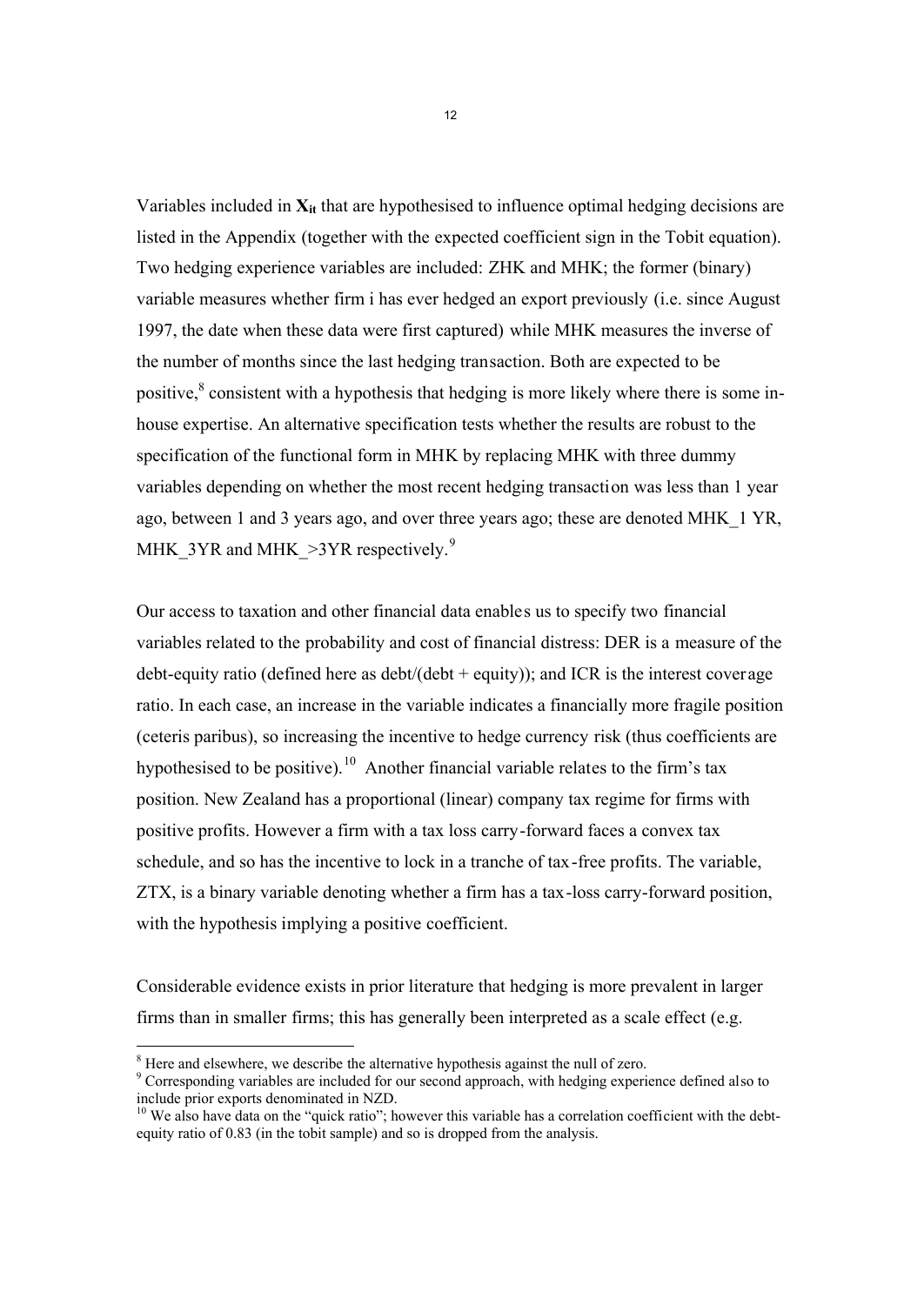Marsden and Prevost, 2005). However there is reason to doubt the scale argument. For instance, Geczy et al (1997) find a positive relationship between firm size and hedging propensity amongst Fortune 500 firms. All such firms must reasonably be expected to have sufficient scale to be able to hedge currency and other financial risks, so the positive relationship may reflect other factors. Almost uniquely, we are able to differentiate between a pure scale (firm size) effect and other factors that may be positively correlated with scale but imply different causal links; for instance, reflecting diversification. Our scale variable is (log of) real total sales, LSAL. Other variables that may be correlated with sales but that reflect different channels are measures of diversification: DPC (number of product types<sup>11</sup> exported in the past year), DMC (number of markets exported to in the past year), DCC (number of currencies used to export in the past year) and DIC (number of currencies used to import in the past year). In each case, we hypothesise that the greater the diversification, the less the need to hedge any particular transaction (so negative coefficients are expected in each case). These diversification variables are likely to be correlated, so we also estimate a specification in which the four variables are replaced by their first principal component (PCA).

Export and import intensity are hypothesised to be potentially important determinants of hedging behaviour, although their impacts on specific hedging choices will be affected by the currency exposures for these transactions. (These variables therefore can also, in part, be considered as supplements to the explicit diversification variables.) For our first approach, a firm with a high proportion of NZD denominated exports relative to sales (FXNS) may already be well hedged and so choose not to hedge AUD denominated exports (negative coefficient). Conversely, a firm with a high proportion of AUD denominated exports relative to sales (FXAS) will be heavily exposed to movements in the AUD/NZD and so choose to hedge a greater proportion of its AUD denominated exports (positive coefficient). A firm with a high proportion of other currency (non-AUD and non-NZD) exports relative to sales (FXOS) has some degree of currency diversification in place and so may choose not to hedge AUD denominated exports. However, such a firm is also likely to have strong experience of currency markets and

 $11$  Defined at the HS10 (harmonised system 10-digit) level.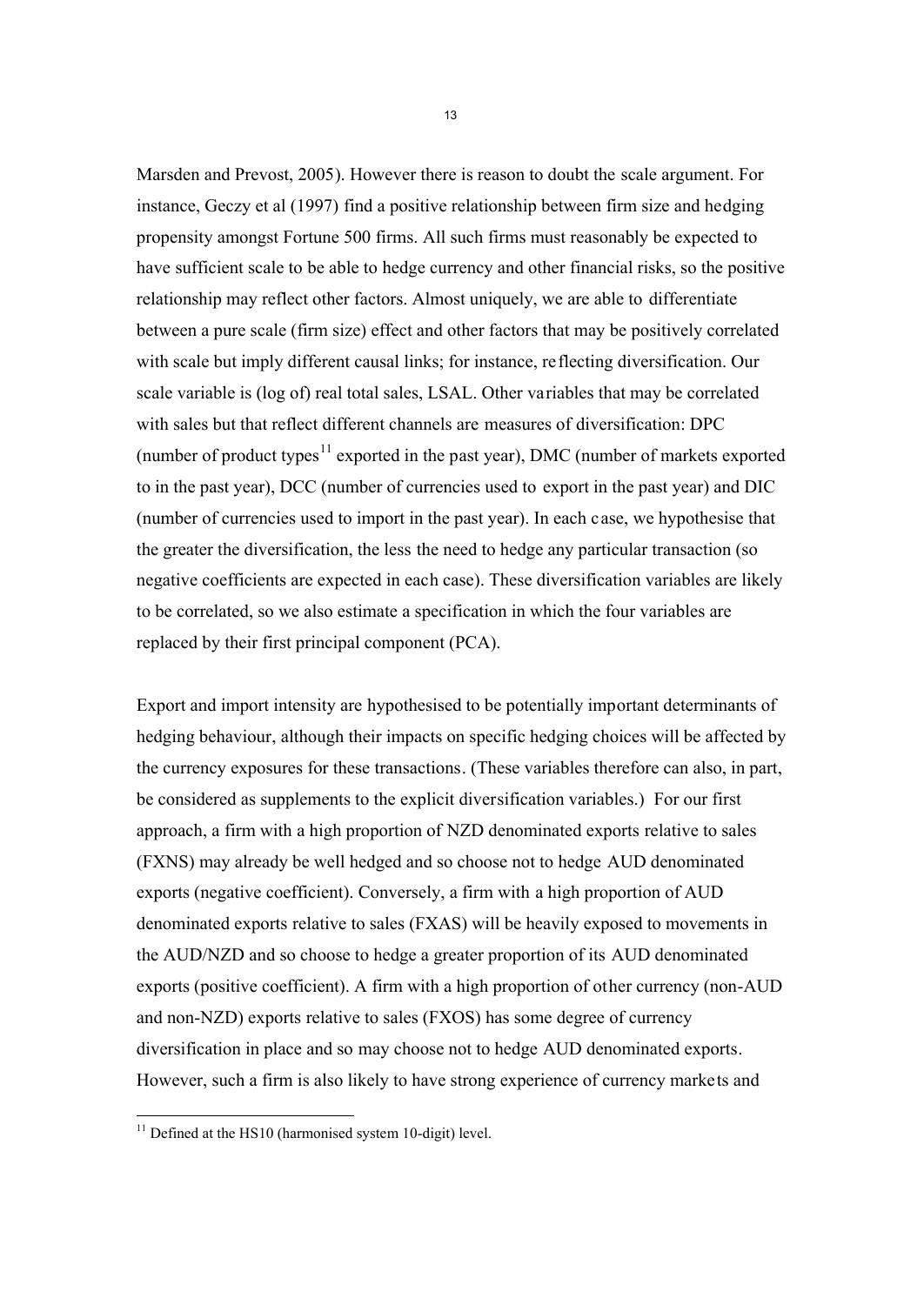this may make it more likely that it will hedge; thus the hypothesised coefficient on FXOS is of indeterminate sign. In each of these three cases, we split off re-exports (FXNRS, FXARS, FXORS) since the hypothesised sign in each case is less clear than for standard exports (thus each coefficient has an indeterminate sign). In the second approach, the set of export intensity variables is replaced by simpler variables measuring exports (and re-exports) as a proportion of sales since, in that approach, currency is treated as a choice variable.

Imports may also provide a form of currency hedge. We do not have currency denomination data for imports and do not have data on firms' indirect purchases of imported goods. Instead, we include the proportion of Australian imports relative to sales (FMAS) and the proportion of other country imports relative to sales (FMOS). These are (possibly poor) proxies for offsetting currency exposures stemming from imports. To the extent that these variables proxy for firms' currency import exposures we hypothesise that FMAS will have a negative coefficient reflecting a natural hedge position; FMOS is of indeterminate sign reflecting a balance of experience and diversification influences.

A strong body of theory (but not such a strong body of empirical results) indicates that firms faced with underinvestment risks are likely to hedge more than other firms in order to lock-in internally generated funds to finance expansion. Traditionally, the difficulty in testing this hypothesis is finding adequate proxies to identify such firms. Our access to balance sheet data enables us to form a relevant proxy: the intangible asset ratio (ITA), defined as the ratio of intangible assets to total assets of the firm. Firms with a high ITA are expected to hedge risks more comprehensively (positive coefficient). Conversely, companies that have a high dividend to profit ratio (DTP) may be signalling that they are not constrained by internal capital shortages and thus have less of an incentive to lock in expected profits (negative coefficient). Firms with high capital requirements may face a relatively high need to lock in internally generated funds to finance depreciation or further expansion; we proxy this influence by the depreciation to total expenses ratio (DTE), with the hypothesis implying a positive coefficient.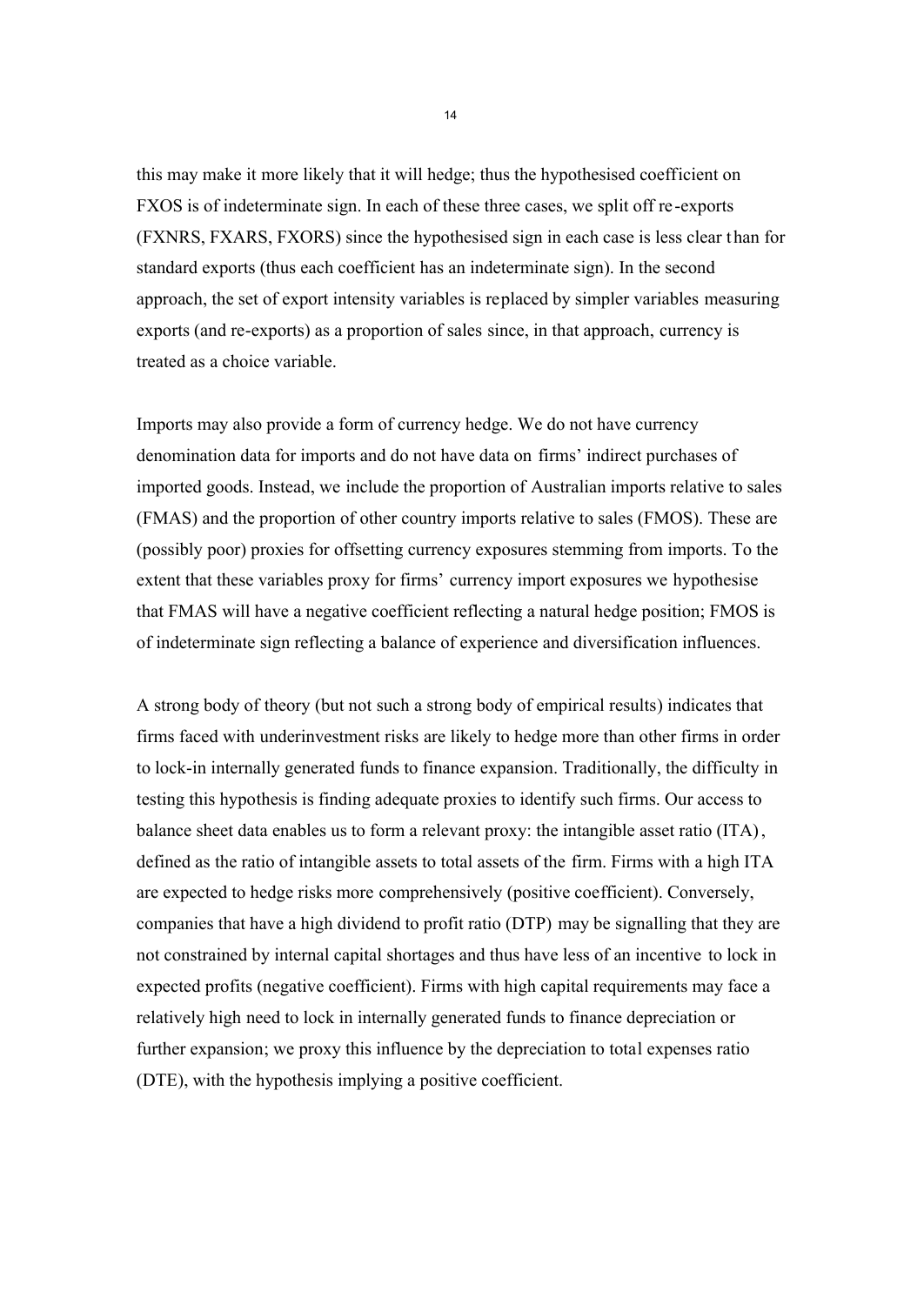Governance and ownership structures may also be important for determining hedging decisions owing to different risk appetites. We control for four different types of ownership structure: sole proprietor (ZBT\_SP), partnership (ZBT\_PART), state-owned enterprise (ZBT\_SOE) and company (the omitted category in the equation). We have no priors on the coefficient signs for these variables. In addition, we include a control variable (ZBT\_FOR) for whether the firm is defined as a foreign-controlled firm in any of the LBF data sources. We hypothesise that foreign owned firms will hedge AUD exposures less than do New Zealand owned firms (thus have a negative coefficient) for two reasons. First, they may be owned by an Australian company in which case the translation exposure offsets the transaction exposure and no hedging is required. Second, non-Australian owned firms will tend to have greater diversification across markets than do New Zealand owned firms and so have less incentive to hedge any one source of currency risk.

We include 97 sector controls (HS-k). These take the form of binary variables  $=1$  if the firm has ever exported the good (between 1997 and 2007) and 0 otherwise. These variables are not reported (owing to confidentiality restrictions) but are included to ensure that the results are not driven either by sectoral differences in hedging propensities or by sectoral differences in the means of the explanatory variables.

Extra variables are required in the probit equation (i.e. variables that appear in  $W_{it}$  that are not included in  $X_i$ . Under our first approach, we include variables in the probit that help predict whether a firm will export to Australia in AUD (but that do not help explain the subsequent hedging decision). These include dummy binary variables respectively for whether the firm has ever exported prior to month t (FEX), has exported to Australia prior to or in t (FEA and XAU respectively), and has ever exported in AUD prior to t (FAU). We also include variables indicating the (inverse of the) length of time since these actions occurred (MEX, MEA and MAU respectively). Month dummy variables (ZMk) are included given the seasonality in exports.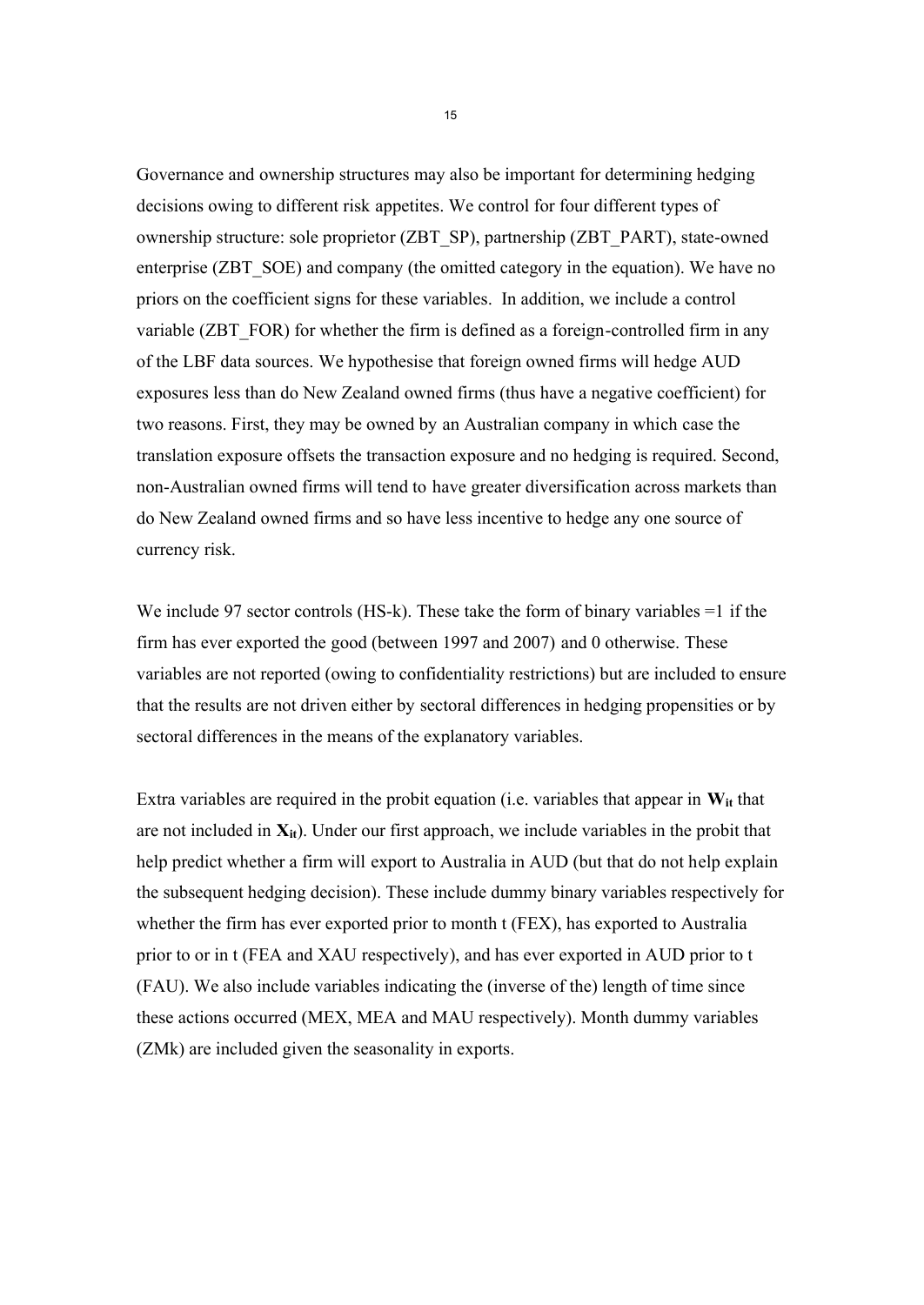Furthermore, for the probit equation, we replace  $ZHK_{it}$  and  $MHK_{it}$  (i.e. variables included in the tobit indicating whether the firm has hedged before, and time since hedging) with their respective industry averages (ZHK\_ind and MHK\_ind). We do so to ensure that we have an independent predictor of currency hedging experience in the probit that is not based on the firm's own hedging experience.

The selective hedging variable, that appears in both  $X_{it}$  and  $W_{it}$ , is the deviation of the AUD/NZD exchange rate from its three-year lagged moving average, AUD3:

$$
AUD3_t = \frac{AUD / NZD_t}{\sum_{i=1}^{36} AUD / NZD_{t-i} / 36}
$$

We include  $AUD3<sub>t</sub>$  plus twelve lagged changes in AUD3 (AUD3D1, ..., AUD3D12, where  $AUD3Dx = AUD3<sub>t-x+1</sub> - AUD3<sub>t-x</sub>$ ). This specification is equivalent to including the current plus twelve lags of AUD3; it enables us to summarise the overall impact of the selective hedging decision solely with reference to the coefficient on  $\text{AUD3}_t$ . We choose the deviation of AUD/NZD from an historical average reference point since the descriptive and/or anecdotal evidence (e.g. Brookes et al, 2000) indicates that at least some exporters do make hedging decisions based on backward-looking benchmarks of 'normal' exchange rate levels; i.e. they assume at least some degree of mean reversion in the AUD/NZD rate. Fabling and Grimes (2008) used a variety of backward-looking windows in their aggregate hedging study and found similar results when using one, three, five and ten year windows; the three-year window had slightly higher explanatory power for aggregate hedging movements than the other windows. Use of an historical window has the advantage of potential smoothing filters (such as a Hodrick-Prescott filter or a Baxter-King band-pass filter) that it does not use any future data in its construction; thus it includes only information actually available to the firm at time t.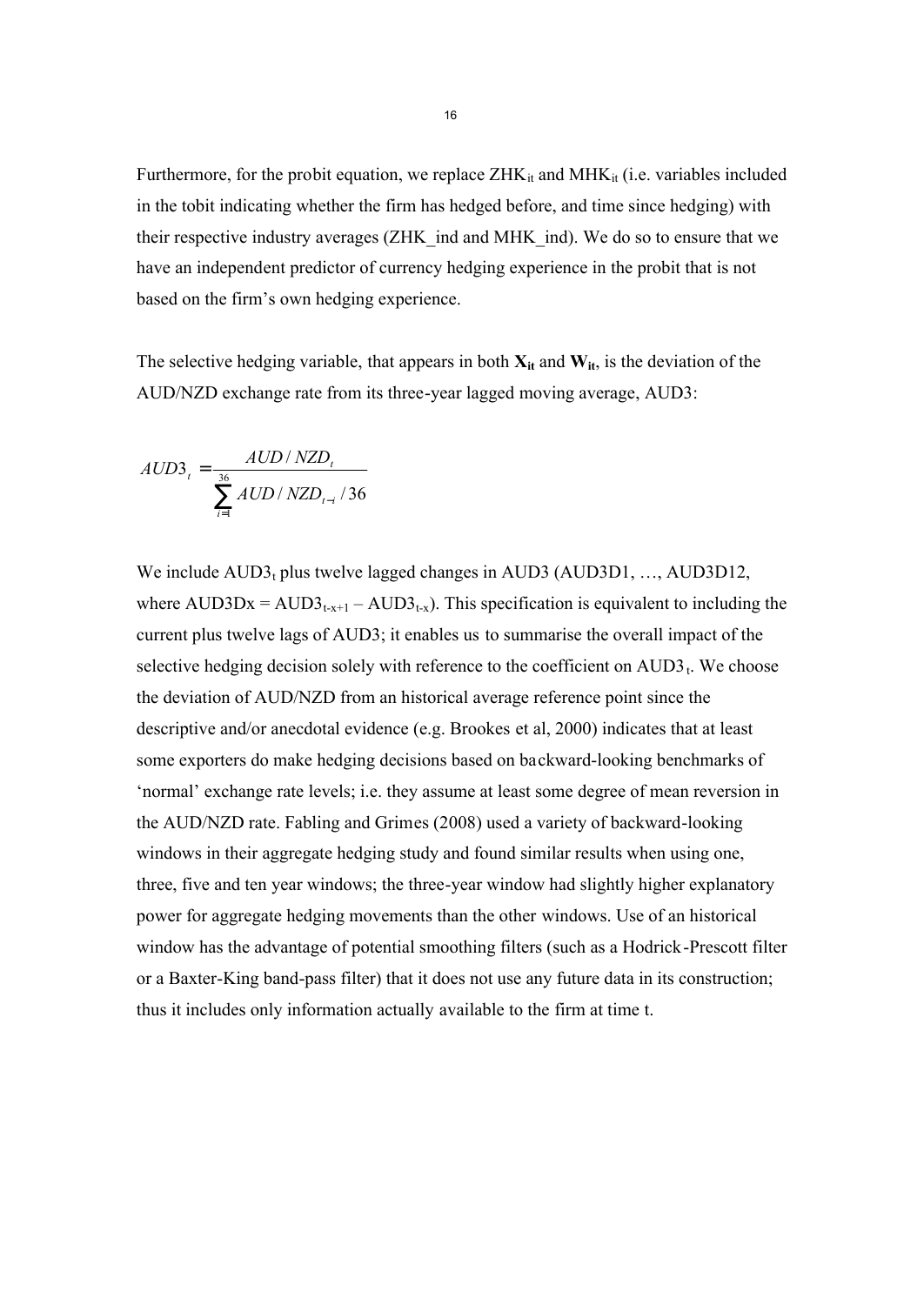#### **3 Sample and Data Sources**

Our comprehensive sample comprises all New Zealand-based firms meeting minimum threshold requirements that ever exported to Australia between July 2000 and March 2007; this period (81 months) constitutes our estimation period.<sup>12</sup> The estimation period is determined by availability of lagged financial data, noting that we use previous financial year data to minimise any endogeneity issues.<sup>13</sup> The threshold requirements for a firm to be included in the sample is that the firm is ever "economically active" over two consecutive years from 2000-2007. (Thus we adopt an unbalanced panel, although most firms are present in all years.) To be "economically active" a firm must be observed in our broad-ranging administrative data as either: selling products, purchasing intermediate inputs, employing staff or holding physical capital. The population includes firms in all sectors other than foreign-located firms,<sup>14</sup> households, and not-for-profits. These restrictions leave us with approximately 12,500 firms in our population.

Our main set of estimates is conducted for firms that have no imputed data attributed to them. We do so to ensure reliability of the data. With this sample, our probit equation (using our first approach to defining hedging) comprises 647,952 firm-month observations; the tobit equation in our first approach (which includes only firms that export to Australia in AUD in month t) comprises 38,892 firm-month observations. The potential drawback of using only unimputed data is that we may incur some selection bias if firms requiring imputation for some data constitute a non-random sample. To check robustness of our results, we also estimate our baseline probit and tobit equations with all firms that have both unimputed and imputed data;  $15$  this increases the sample sizes in the two equations to 948,120 and 53,868 respectively.

 $\overline{a}$ 

 $12$  The key threshold requirements are at NZD\$40,000 p.a. of income (to be subject to mandatory GST filing), and \$1,000 consignment value (to be subject to mandatory Customs filing). On average over the sample, 1NZD=0.87AUD=0.57USD. Given the extremely low nature of the thresholds, we can be virtually certain that our data excludes very few trading firms.

<sup>&</sup>lt;sup>13</sup> In a very small number of cases financial data has been projected back or forward at the start or end of the sample to avoid the time period being further limited by rare balance dates.

<sup>&</sup>lt;sup>14</sup> Foreign-owned firms located in New Zealand are included.

<sup>&</sup>lt;sup>15</sup> The imputed data is supplied by Statistics New Zealand and uses a mix of historical, donor & linear interpolation.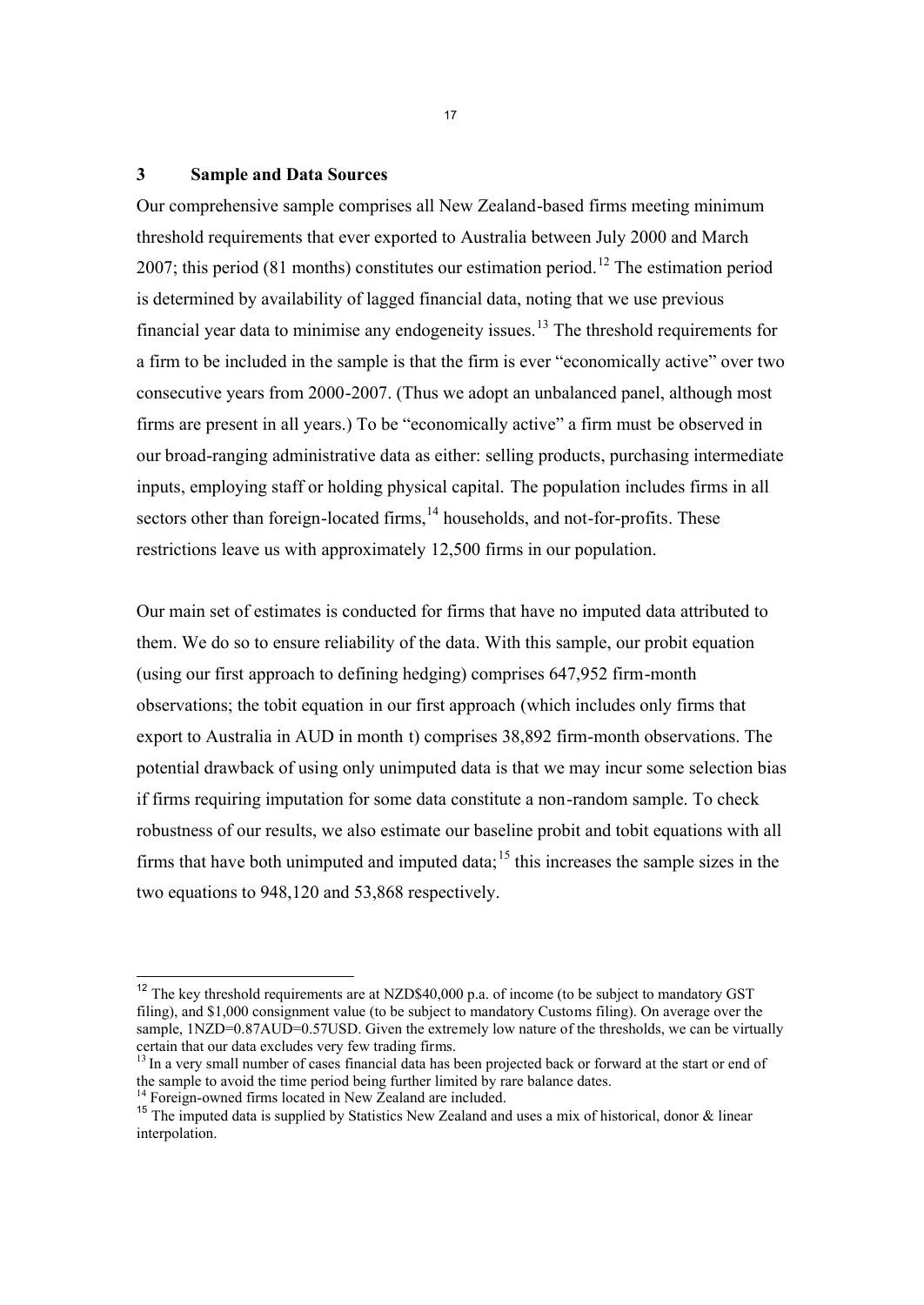The size distribution of firms included in our study is shown in the kernel density graph, Figure 1, for LSAL (logarithm of real sales).<sup>16</sup> The distribution of LSAL is remarkably symmetric and covers a very broad range of firm size extending from approximately NZD5,000 p.a. to around NZD180,000,000 p.a. The distribution of firms' financial states also varies considerably across the sample. Figure 2 plots the kernel density of DER [debt/(debt+equity)]. This plot excludes firms with DER=0 (17.7% of firms) and firms with DER=1 (15.2% of firms).<sup>17</sup> Slightly fewer than half of firms have debt: total liabilities less than 0.5; overall there is strong diversity of balance sheet strength across the sample. By contrast, Figure 3 shows that ITA (intangible assets/total assets) is heavily skewed towards zero; 73.6% of firms have ITA=0 (these firms are omitted from the kernel density graph but are included in our estimates). For the large bulk of firms, intangible assets comprise less than  $10\%$  of total assets.<sup>18</sup>

The mean monthly value of H1 (the hedging variable in our first approach) is shown in Figure 4. For the first one to two years of the sample it ranges mostly between 15% and 20%, then drops to between 5% and 10% over the final five years. The drop coincided with a sharp rise in AUD3 (deviation of AUD/NZD from its lagged three year average), also shown in Figure 4. Thereafter, several periods of inverse movements between the two series occur. The correlation coefficient between the two series over the study period is -0.35, consistent with the aggregate indicators of selective hedging in Fabling and Grimes (2008). In our econometric work, presented in section 4, we are able to test whether this inverse relationship holds up at the unit record firm level once we control for other (optimal hedging) influences.

 $\overline{\phantom{a}}$ 

<sup>&</sup>lt;sup>16</sup> The kernel density is calculated excluding the top 1% and bottom 1% of the distribution due to confidentiality restrictions.

<sup>17</sup> The drops depicted in Figure 2 at either end of the distribution are artificial, being generated by the smoothing algorithm for the kernel density. Note that our econometric estimates in section 4 include firms with  $DER=0$  and  $DER=1$ .

<sup>&</sup>lt;sup>18</sup> Means and standard deviations of all variables are available from the authors on request.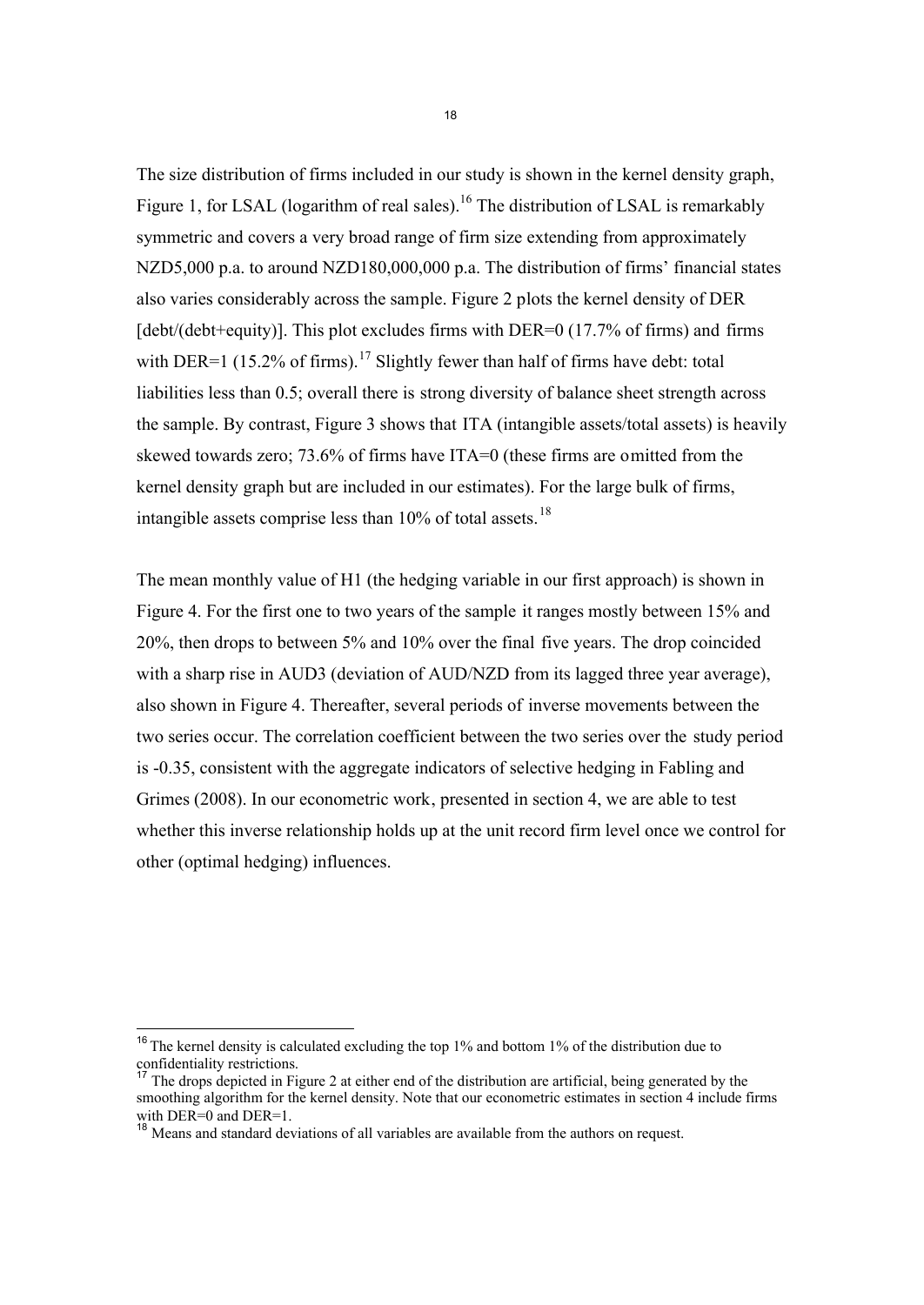#### **4 Results**

-

#### *4.1 Estimated Equations*

In reporting results, we concentrate on those using our first approach to defining hedging (i.e. taking the currency of denomination as exogenous to the firm) and using only unimputed data. Subsequently, we report results that also incorporate imputed data and report on results from using our second approach to defining hedging (including NZD exports as hedged exports). Our reporting focuses primarily on the tobit results (rather than the probit results) since our focus is on the currency hedging decision rather than the prior export decision. We report both the optimal hedging findings and the selective hedging results. The latter constitute the most novel aspect of our study. In particular, the extensive controls that we include for optimal hedging determinants and the comprehensive nature of our sample make our results with respect to selective hedging particularly rigorous compared with prior exploratory studies.<sup>19</sup>

Table 1 presents our results using our first hedging definition. All columns, other than the final two, report results for the sample that uses only imputed data. Column 1 presents the probit equation used to predict whether firm i exports to Australia in AUD in month t (pvalues using robust standard errors are shown in square parentheses for each coefficient). We are able to predict the exporting choice with a high degree of precision (pseudo- $R^2$ =0.682). We calculate the inverse Mills ratio from the probit regression for inclusion in the second stage tobit equation, but otherwise do not focus on interpreting the probit coefficients.

Our main tobit equation (column 2) contains the optimal hedging and selective hedging variables described in section 2 plus the inverse Mills ratio (IMR). The latter is highly significant indicating the importance of estimating the selection equation. Note, however, that when we omit this ratio (column 5) the results do not change markedly. One potential criticism of including the inverse Mills ratio in its raw form, as in our main estimate, is that the implied linearity assumption may not be appropriate. To test sensitivity of the

<sup>&</sup>lt;sup>19</sup> The 97 sector controls are jointly significant ( $p=0.000$ ) in every equation, but their coefficients are not reported for confidentiality reasons.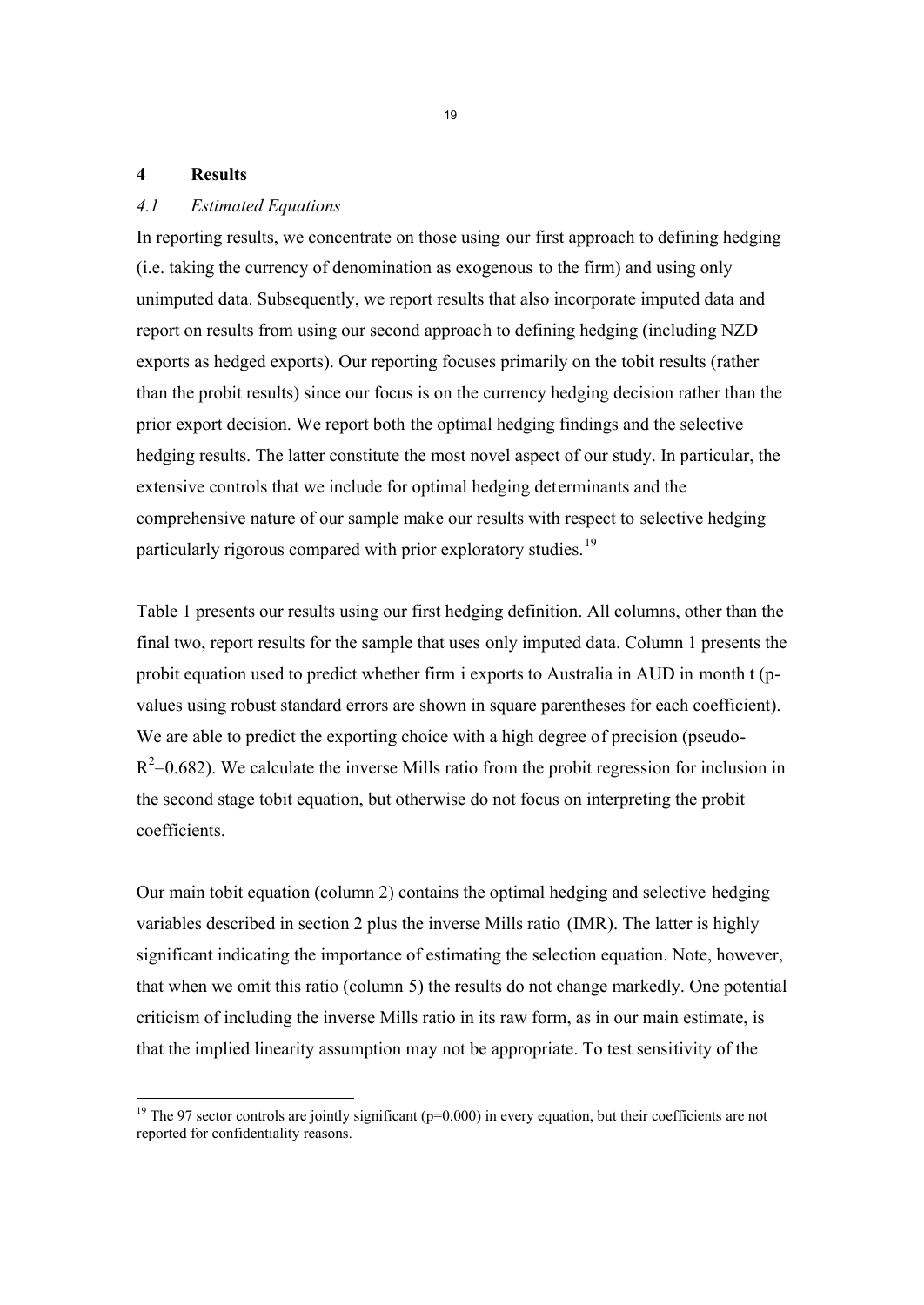results to an alternative specification, we include a set of binary dummy variables indicating whether the observation is in the second to tenth deciles of the inverse Mills ratio (the first decile being the omitted variable). These results are reported in column 6; again other results are not sensitive to this alternative specification. Thus we concentrate on the main results in column 2.

### *4.2 Optimal Hedging*

All but one of the optimal hedging variables that are significant at the 5% level have the hypothesised sign. The hedging experience variables (ZHK and MHK) are both highly significant (p=0.000) indicating that firms have an increased potential to hedge in month t if they have past hedging experience.

Natural hedging opportunities affect the propensity to hedge AUD exports. We find that firms which export in a large number of currencies (DCC) and that import from a large number of countries (DIC) are less likely to hedge their AUD exposures. Other natural hedge proxies (DPC and DMC) are not significant in the regression. One reason for this is that these four variables are highly correlated with one another (the six bi-variate correlation coefficients range between 0.31 and 0.68). We form the first principal component of the four variables (PCA) and include this variable in place of them in column 4. The principal component is highly significant and negative as expected if natural hedge opportunities affect explicit hedging behaviour; other results are not materially affected.

The hypothesis that firms facing under-investment risks are likely to hedge more intensively is supported by our results. Specifically, firms with high intangible asset ratios (ITA) tend to hedge a higher proportion of their AUD exposures. We stress that this result holds even with the inclusion of extensive sector controls in the equation. The result is robust across all specifications including when imputed data is used (column 11), although coefficient size and significance fall to some extent in that case. One of the difficulties in testing the under-investment hypothesis in past work has been the difficulty of finding a suitable proxy for firms with high growth prospects. The intangible asset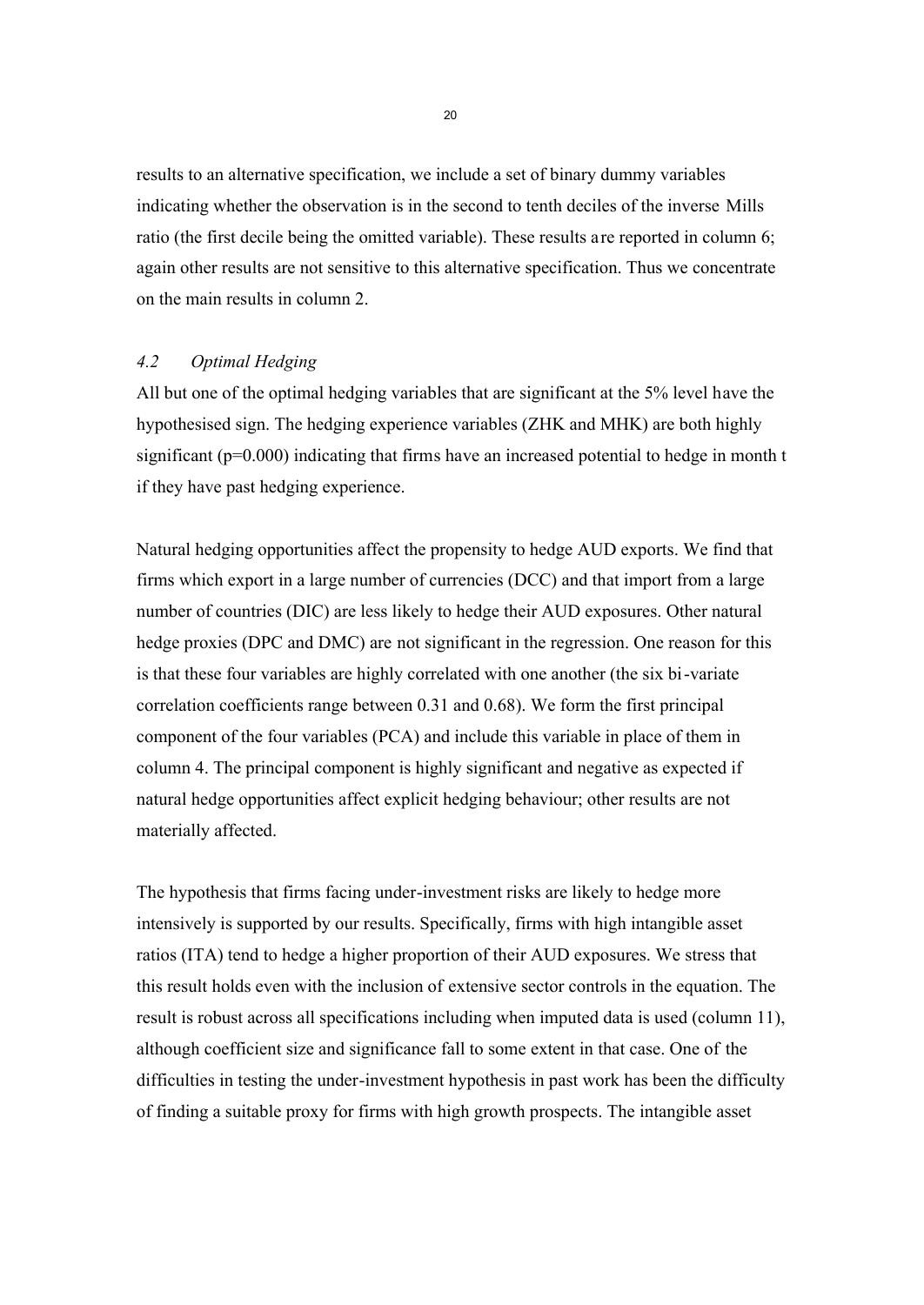ratio provides an intuitively appealing proxy for such firms, but has not generally been available comprehensively to past researchers in this field, and imputation techniques are not likely to be able to replicate such a variable with high precision. The drop in size and significance of ITA in the larger sample in column 11 is consistent with these observations.

Three other financial variables are significant in the main tobit regression. The tax-loss carry-forward position (ZTX) is significantly positive indicating that firms in this situation wish to lock in profits so as to ensure use is made of their tax-loss position. The debt-equity ratio (DER) is significantly positive, indicating that firms with a more fragile balance sheet structure (relative to sector norms) are more likely to hedge. However, the interest coverage ratio (ICR) is significantly negative. This is the only variable, significant at 5%, that has a sign different from that hypothesised. One problem with inclusion of both DER and ICR is that the two variables are moderately positively correlated (correlation coefficient  $= 0.27$ ). In column 3, we omit ICR; DER continues with a positive coefficient ( $p = 0.116$ ); other coefficients are little changed. Overall, with respect to the financial variables there appears to be some limited support that firms with more fragile balance sheets (and especially firms that wish to lock in tax loss benefits) tend to increase their hedging of AUD exposures.

One important finding relates to firm size. Our firm scale variable (LSAL) is not significant (even at the 20% level) in the main tobit regression; when imputed data is added (column 11) the variable remains insignificant (and the point estimate is slightly negative). The insignificance of scale is robust also across the specifications without ICR, with PCA, and without the inverse Mills ratio (columns 3-5), albeit with some limited significance (p=0.087) with the alternative specification of the inverse Mills ratio.

One reason that prior studies may have reported a (possibly non-existent) firm scale effect for hedging is if a positive correlation exists between firm size and other firm characteristics that had been omitted in those studies. To test this possibility, column 7 presents results for an equation that omits the hedging experience and diversification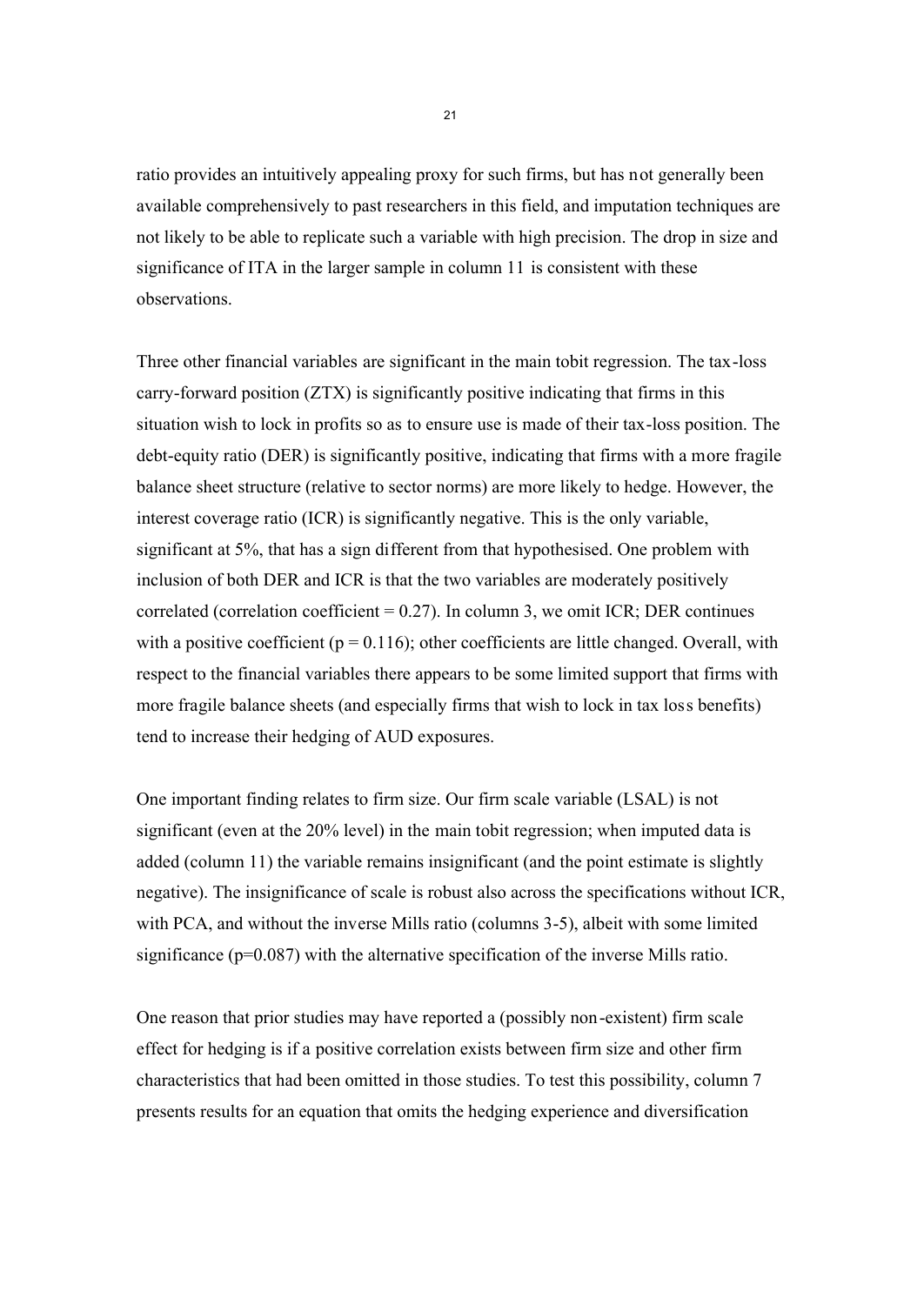(plus related) variables.<sup>20</sup> These variables have moderate to high positive correlations with firm size. The results in column 7 now suggest a sizeable and significant firm scale effect (p=0.000 for LSAL) with these variables omitted. Column 8 reintroduces the two hedging experience variables, but continues to omit the diversification variables; firm scale returns to insignificance. Together, these results indicate that larger firms tend to have experience in hedging exchange rate risk. However, once firms (of whatever size) gain this experience, there is no subsequent firm scale effect. We can thus provide a rationale for, and interpretation of, the firm scale effects found in prior studies.

Firm size is found to be significant (albeit with a much smaller coefficient than in column 7) when we include an alternative definition of the hedging experience variables. Rather than including a dummy variable indicating prior hedging experience plus a variable calculated as the inverse of the number of months since last hedging experience, column 9 includes just three binary dummy variables indicating whether a firm has most recently hedged (a) in the past year; (b) one to three years ago; or (c) more than three years prior (with never having hedged being the omitted variable). The three coefficients diminish in size as the most recent experience is extended back in time, with only the two recent (less than three year) variables significant. These results accord with the hypothesis that prior (but not distant prior) hedging experience is an important determinant of current hedging choices. However the explanatory power of this variant of the equation is not as high as for the main equation (which also emphasises the importance of recent hedging experience), so the main equation is preferred.

#### *4.3 Selective Hedging*

-

Turning to the issue of selective hedging, we find no evidence that the decision to export to Australia in AUD is driven by the level of the AUD/NZD relative to its past three year average (AUD3). This result, from the probit equation, is consistent across both samples (i.e. without and with imputed data) with  $p \approx 0.45$  on AUD3 in columns 1 and 10. This

<sup>&</sup>lt;sup>20</sup> I.e. omitting ZHK, MHK (hedging experience) and FXNS, FXNRS, FXAS, FXARS, FXOS, FXORS, FMAS, FMOS, DPC, DMC, DCC, DIC (diversification).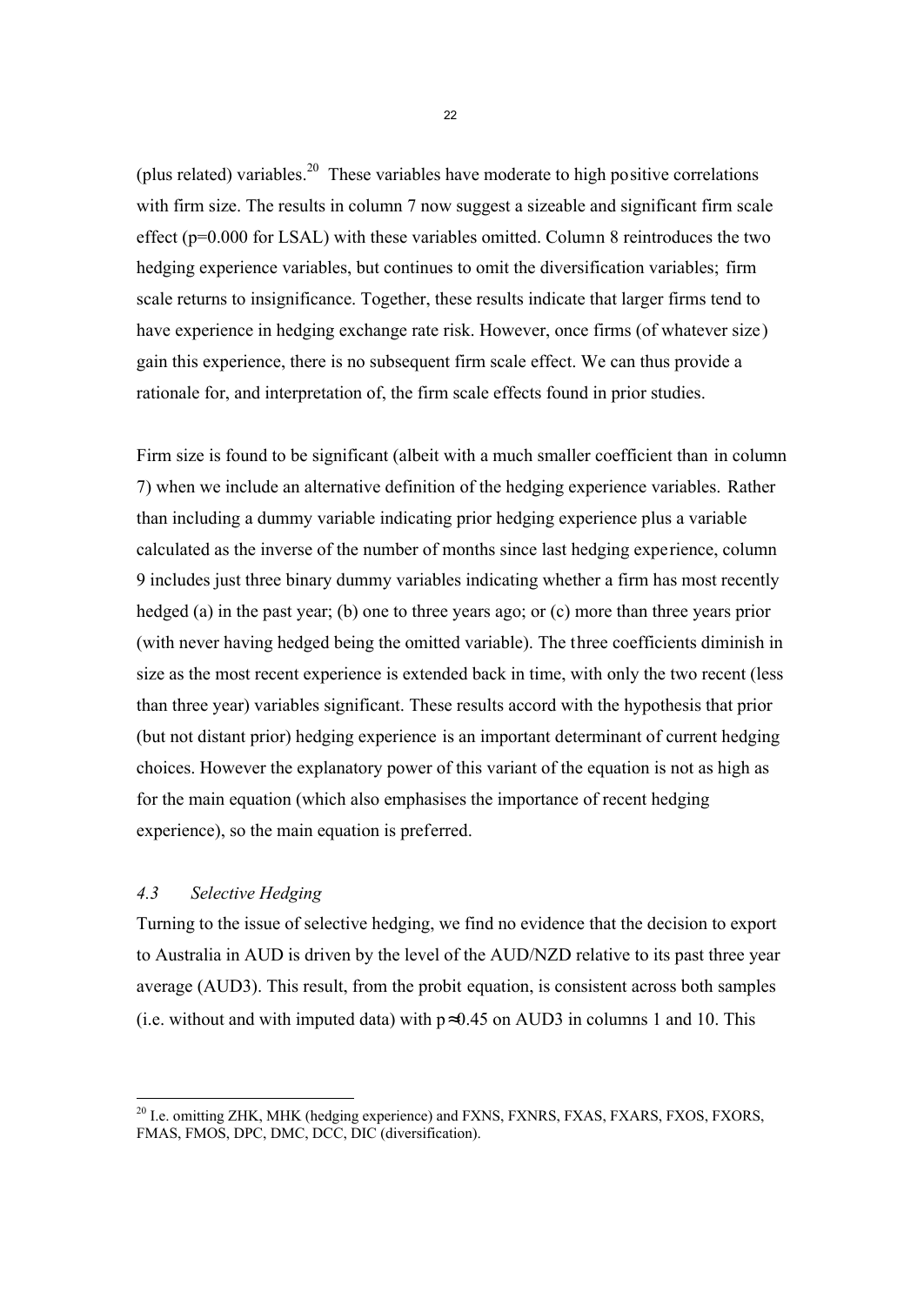finding implies that our first approach to defining hedging is appropriate since currency of export denomination does not appear to be affected by actual exchange rate levels.

In the tobit equations, by contrast, we find consistent evidence that AUD3 affects the proportion of AUD exposures that are hedged. All specifications, and both samples, have a negative coefficient on AUD3 with a high degree of significance (p=0.000). Furthermore, the coefficient on this variable is extremely stable across specifications except when the hedging experience variables (ZHK, MHK) are omitted (column 7). In this case, the coefficient jumps markedly in absolute value. This finding suggests that there is an interplay between hedging experience and the propensity to hedge selectively. (Future work will examine the characteristics of firms most prone to adopting selective hedging practices.)

Our estimates imply that a 1% rise in  $\text{AUD}/\text{NZD}_t$  relative to its lagged three year average (with all other variables held at their means) induces an initial fall in H1 (the proportion of AUD export exposures that are hedged) from a mean level of 9.4% to  $8.1\%$ <sup>21</sup>. This confirms that the selective hedging effect is of a material economic magnitude as well as being statistically significant.

The analysis to date has been conducted using our first approach to defining hedging. The probit results reported above imply that this approach is appropriate. Nevertheless, we have also estimated the models using our second hedging definition, i.e . broadening the definition also to include NZD-denominated exports to Australia as hedged transactions. Concentrating on the selective hedging results (which are likely to be most affected by this change in definition), we find, as before, no impact of AUD3 within the probit equation ( $p=0.566$ ).<sup>22</sup> However we again find a statistically significant impact of AUD3 in the tobit specification ( $p=0.000$ ), albeit with a smaller absolute magnitude for the coefficient (-1.487). Thus even if firms exporting to Australia have the ability to choose

-

<sup>&</sup>lt;sup>21</sup> This calculation combines the effects of the coefficients on  $\text{AUD3}_t$  and  $\text{AUD3D1}_t$  (since  $\text{AUD3}_t$  appears in both terms). The dynamic effect on hedging propensities beyond the initial period will depend on the subsequent dynamic behaviour of AUD/NZD (and hence of AUD3) which we do not model here.

 $^{22}$  Full regression results are not reported in this paper, but are available from the authors on request.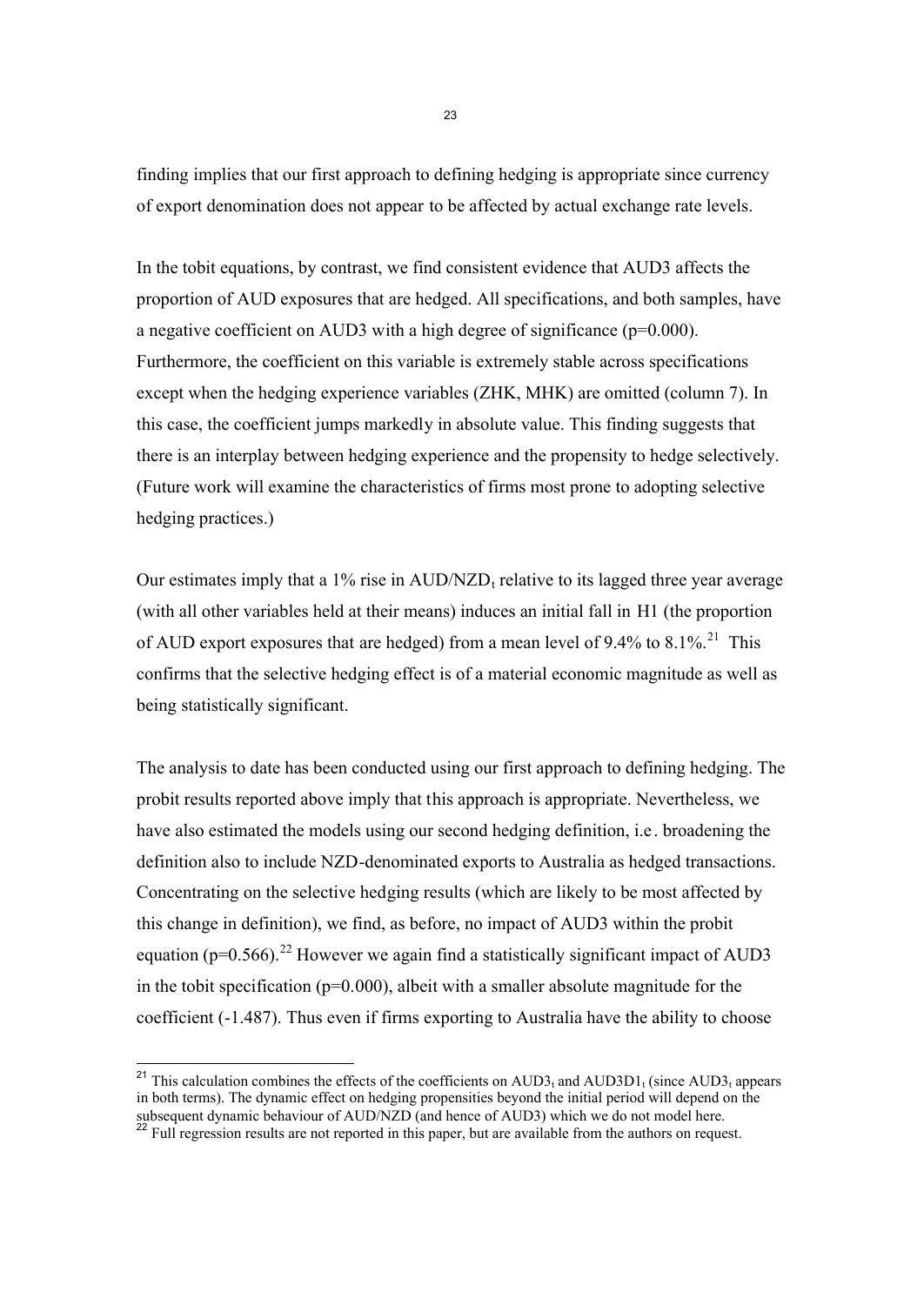their currency of denomination, their hedging decision remains responsive to the level of the AUD/NZD relative to its historical average.

#### **5 Conclusions**

Firms that have currency exposures must decide whether they should hedge these exposures and, if so, how. Costs of financial distress, under-investment risks, tax considerations, expertise and experience, and the presence of natural hedges all potentially impact on the optimal hedging decision. Firms must also decide whether to maintain a consistent hedging policy, or whether to vary their hedging positions in response to market movements, especially those in the currency. Efficient markets theory, and prior empirical evidence, suggests that the latter strategy  $-$  i.e. selective hedging  $-$  is not commonly profitable for firms. However, some recent studies suggest that this behaviour is nevertheless observed.

Our study is the first internationally to examine both optimal and selective currency hedging behaviour by exporters across a comprehensive longitudinal sample of exporting firms. Our access to administrative (official statistics and taxation) data for almost all firms in the economy enables us to control for selection effects as well as to track each individual firm's currency hedging choices on a monthly basis over 81 months. We focus on the hedging decisions of New Zealand exporters exposed to AUD/NZD risk through the denomination of their exports to Australia in AUD. Our sample contains over 38,000 firm-month observations on exporters' currency hedging choices drawn from over 600,000 firm-month observations on exporting and non-exporting firms' activities.

On average, over our sample, 9.4% of firms with AUD exposures hedge that exposure back to NZD. However, this ratio varies over the sample period (July 2000 – March 2007) from a monthly average of 4.3% to one of 22.4%. Figure 4 indicates that the propensity to hedge falls as the AUD/NZD rises relative to its lagged three year average (AUD3), indicative of some measure of selective hedging occurring. The incidence of selective hedging is confirmed in our estimates. Even after controlling for a large range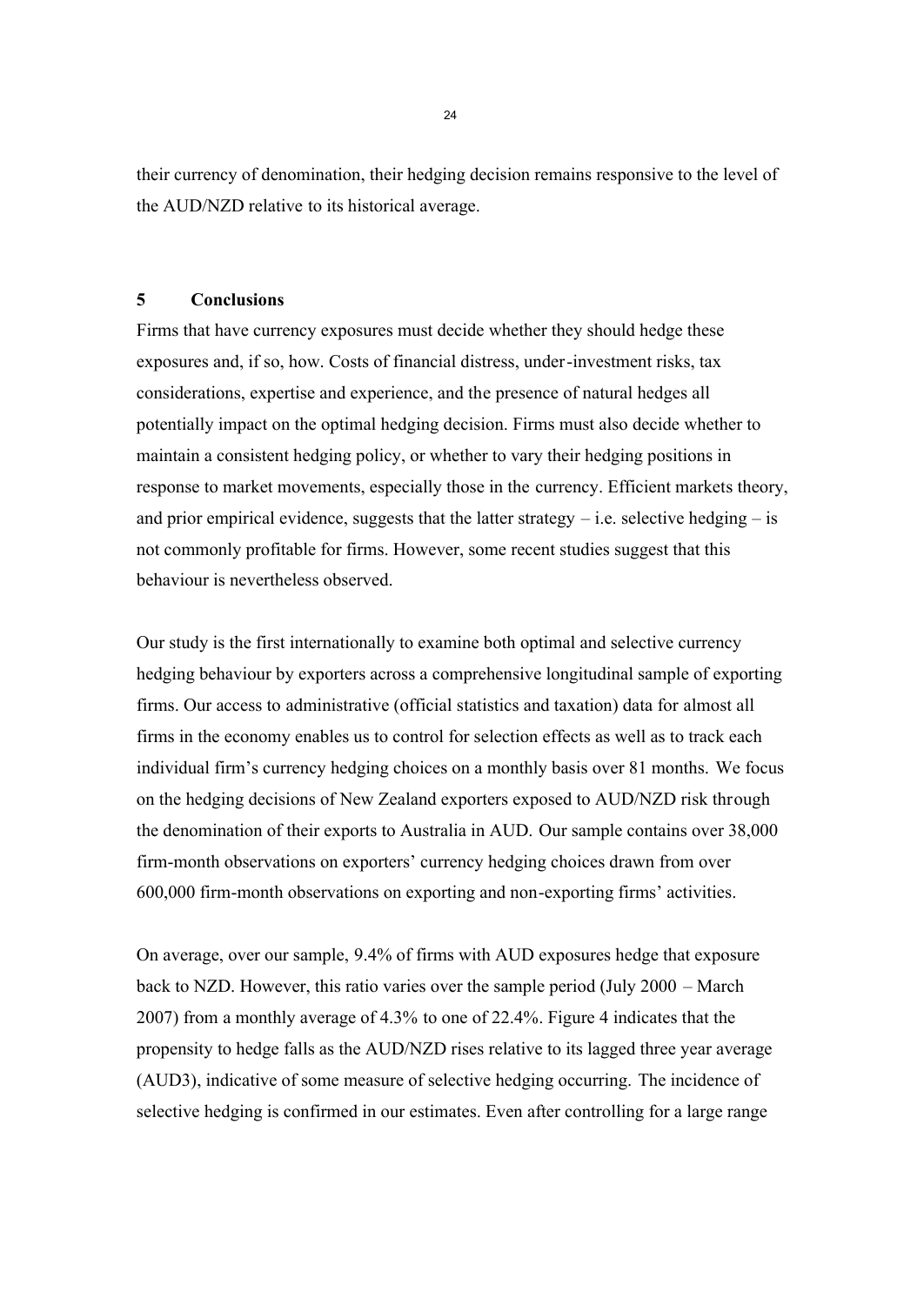of factors that may influence optimal hedging decisions, we find that the proportion of exporters' AUD exposures that are hedged is influenced significantly by the level of AUD3. Consistent with prior preliminary studies on selective hedging, we therefore find that firms – with no apparent comparative advantage in the currency markets – nevertheless seek to 'time the market'.

Our optimal hedging results shed light on some hitherto curious findings in the literature. Perhaps most significant is that we do not find a firm scale effect once we include controls for other relevant firm characteristics that may influence optimal hedging choices. In particular, once we control for firms' prior hedging experience, firm size has no effect on the hedging propensity; however when experience is omitted, firm size is statistically significant. Prior studies that have found firm size effects on hedging behaviour, even amongst listed S&P and Fortune 500 firms, may therefore suffer from a lack of controls for hedging expertise and experience – which may well be positively correlated with firm size. Certainly, our results in this respect make more sense than the competing conjecture that some Fortune 500 firm have insufficient scale to undertake currency hedging activity.

Other key optimal hedging results obtained here are that firms with high growth prospects (proxied by a high ratio of intangible to total assets) hedge more intensively as do firms in tax-loss situations. There is tentative evidence that firms with fragile balance sheets (high debt to equity ratios) also hedge more intensively. Each of these findings is consistent with prior theory. Firms that have well diversified trade and currency transactions tend to undertake explicit hedging of AUD export exposures less int ensively, consistent with the existence of natural hedges.

The strong – and largely expected – optimal hedging results, obtained within a comprehensive and rich longitudinal dataset on virtually all private sector firms in volved in New Zealand's most economically important trade relationship, mean that the selective hedging results are unlikely to be a product of omitted variable bias. Rather, our ability to track the same firms monthly over 81 months has given us the opportunity to detect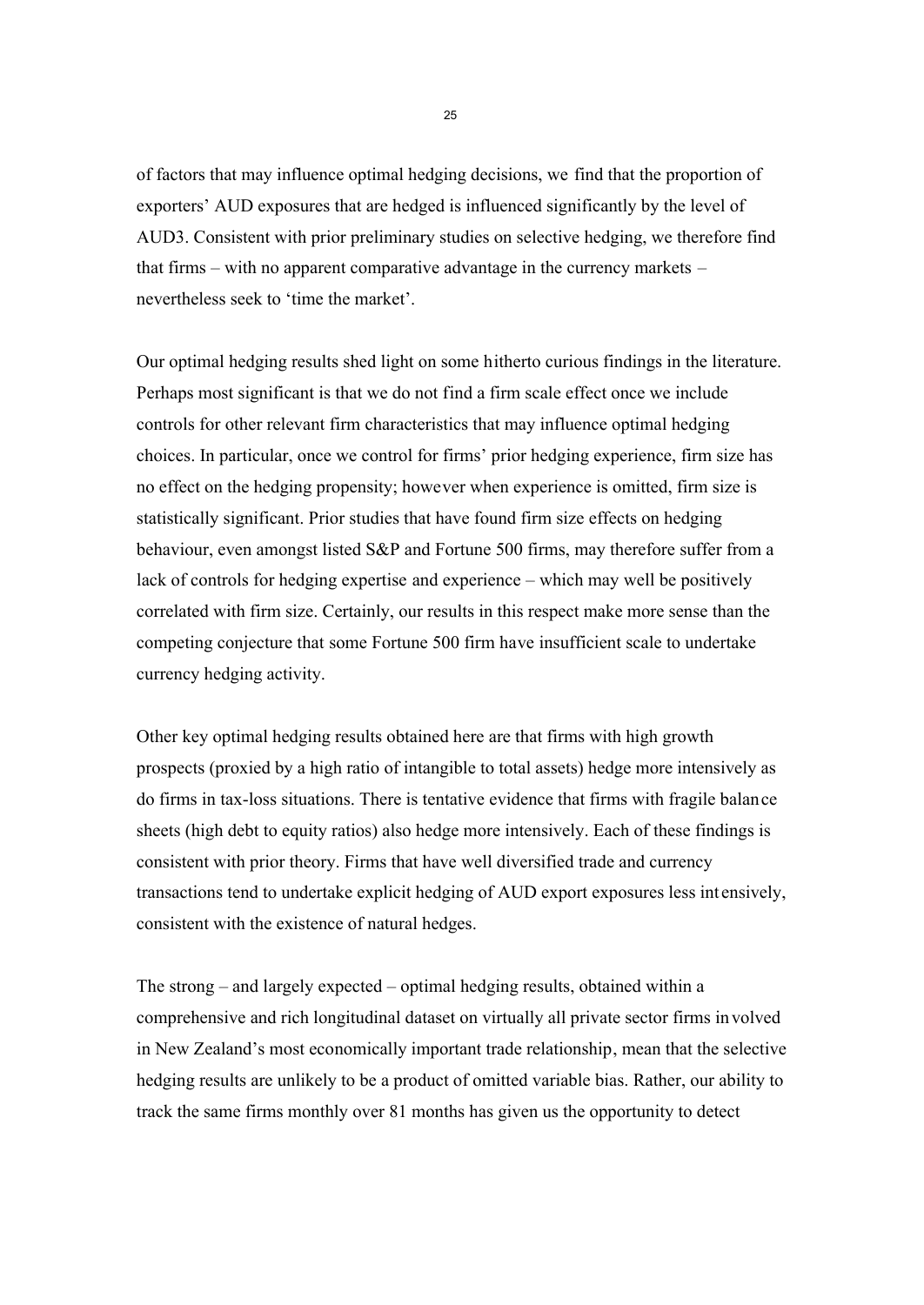deviations of firms' hedging activities from the levels implied by the optimal hedging determinants. What we cannot explain, at present, is why firms deviate from their optimal strategies when they have no comparative advantage in the currency markets. Nor have we explained whether particular firm characteristics are associated with the propensity to hedge selectively. These latter questions are the subject of ongoing research using this extraordinarily detailed longitudinal dataset.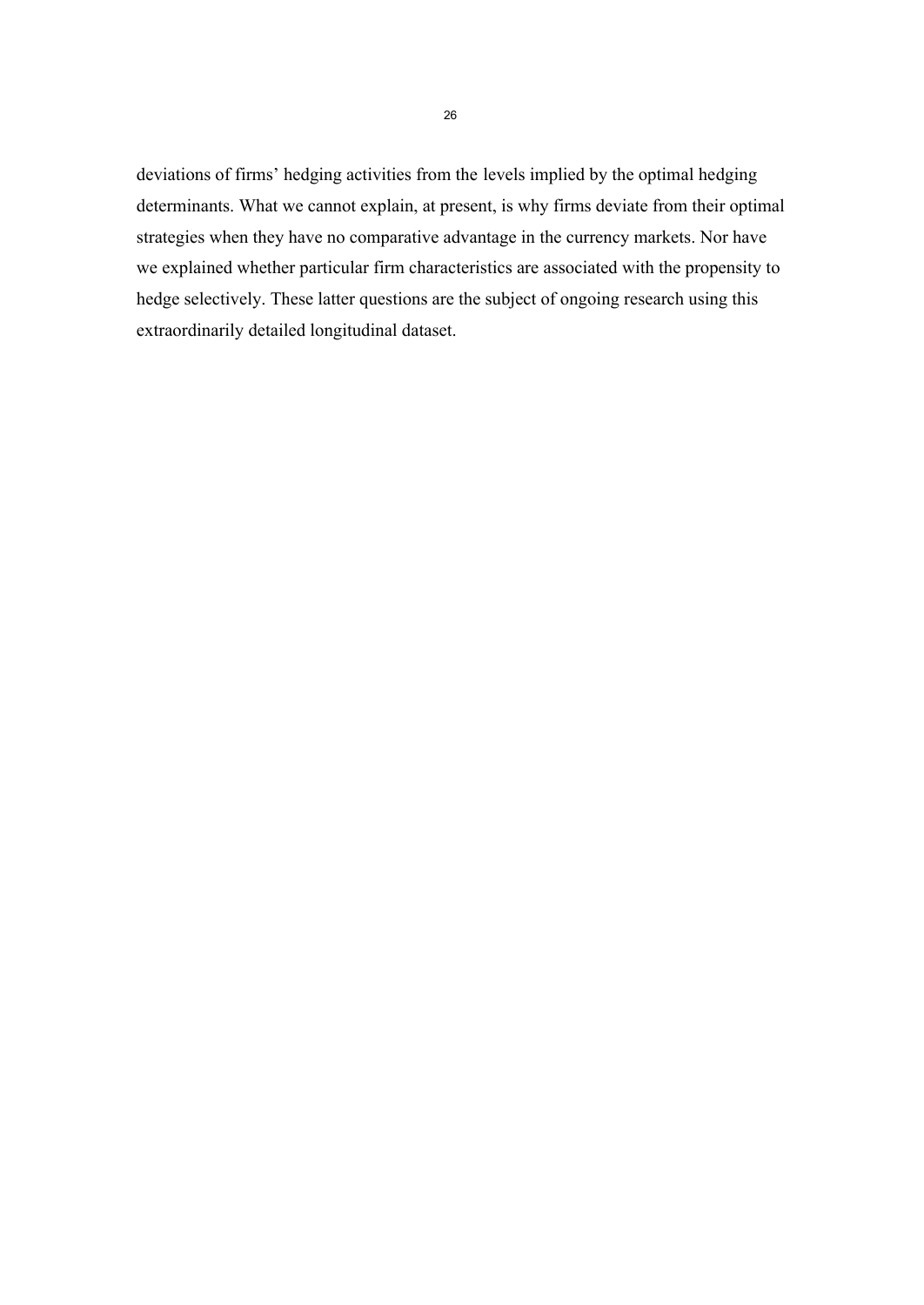#### **References**

Allayannis, George & Eli Ofek (2001) "Exchange rate exposure, hedging, and the use of foreign currency derivatives", *Journal of International Money and Finance* 20, 273-296

Beber, Alessandro & Daniela Fabbri (2006) "Who *times* the foreign exchange market? Corporate speculation and CEO characteristics", mimeo, University of Lausanne, Switzerland

Bessimbinder, H. (1991) "Forward contracts and firm value: Investment incentive and contracting effects", *Journal of Financial and Quantitative Analysis*, 519-532

Bodnar, G.M., G.S. Hayt & R.C. Marston (1996) "1995 Wharton survey of derivatives usage by US nonfinancial firms", *Financial Management*, 113-133.

Bodnar, G. & W. Gentry (1993) "Exchange rate exposure and industry characteristics: Evidence from Canada, Japan and the U.S.", *Journal of International Money and Finance* 12, 29-45

Bodnar, Gordon & Genther Gebhardt (1999) "Derivatives usage in risk management by US and German non-financial firms: A comparative survey", *Journal of International Financial Management and Accounting* 10, 153-187

Bodnar, Gordon, Abe de Jong & Victor Macrae (2003) "The impact of institutional differences on derivatives usage: A comparative study of US and Du tch firms", *European Financial Management* 9, 271-297

Breedan, D. & S. Viswanath (1998) "Why do firms hed ge? An asymmetric information model", Working Paper, Duke University

Brookes, Andy, David Hargreaves, Carrick Lucas & Bruce White (200 0) Can hedging insulate firms from exchange rate risk? *Reserve Bank of New Zealand Bulletin*, 63(1), 21-34

Brown, Gregory W., Peter R. Crabb & David Haushalter (2006) "Are firms successful at selective hedging?", *Journal of Business*, 79, 2925-2949

De Ceuster, Mark J.K., Edward Durinck, Eddy Laveren & Jozef Lodewyckx (2000) "A survey into the use of derivatives by large non-financial firms operating in Belgium", *European Financial Management*, 6, 301-318

Dolde, Walter (1993) "The trajectory of corporate financial risk management", *Journal of Applied Corporate Finance*, 6, 33-41

Fabling, Richard, Arthur Grimes (2008) "Do Exporters Cut the Hedge? Who Hedges, When and Why", Occasional Paper 08/02, Wellington: Ministry of Economic Development

Faulkender, Michael (2005) "Hedging or market timing? Selecting the interest rate exposure of corporate debt", *Journal of Finance*, 60, 931-962

Froot, K., D. Scharfstein & J. Stein (1993) "Risk management: Coordinating corporate investment and financing policies", *Journal of Finance* 48, 1624-1658

Geczy, C., B. Minton & C. Schrand (1997) "Why firms use currency derivatives?", *Journal of Finance* 52, 1324-1354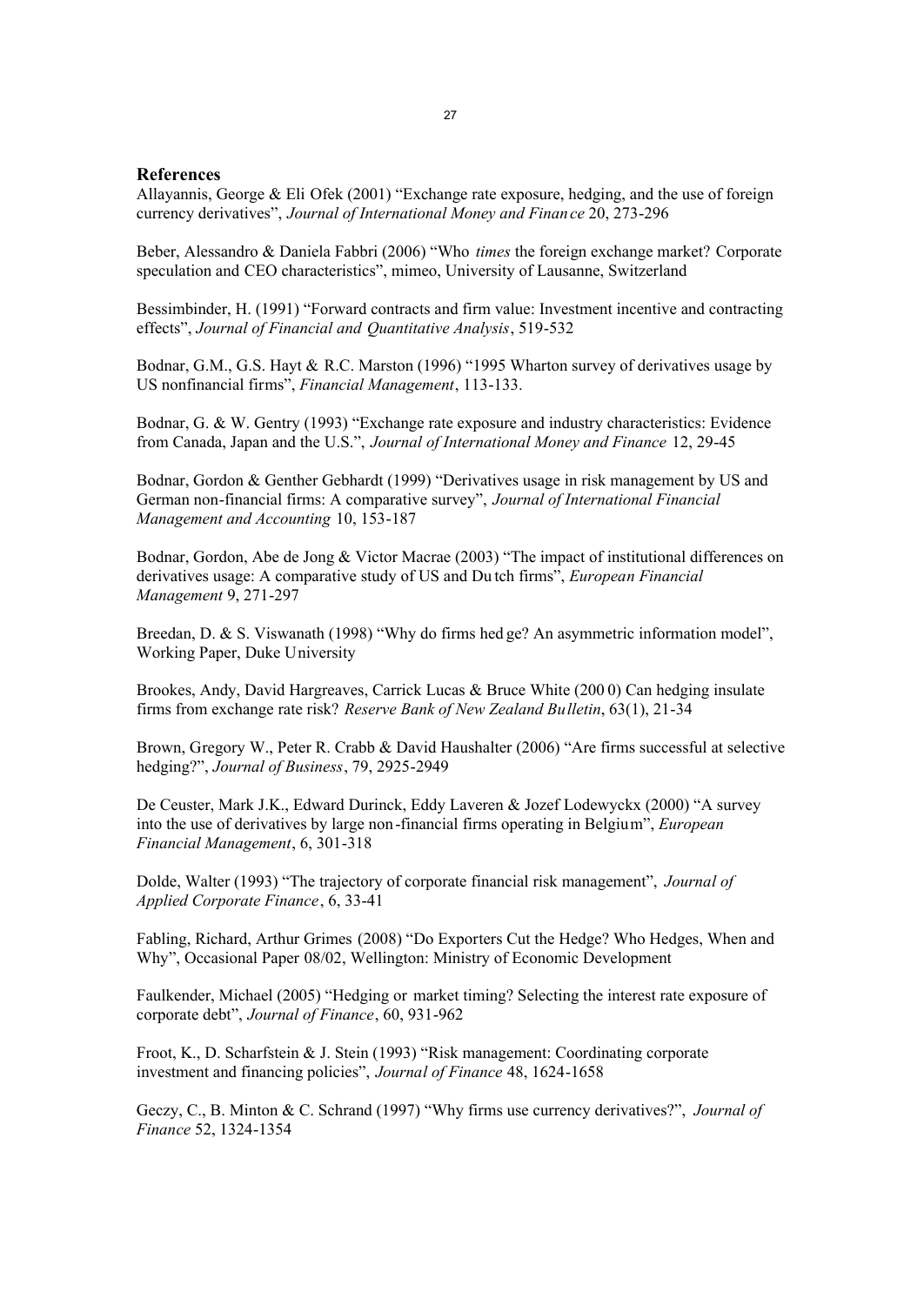Glaum, Martin (2000) *Finanzwirtschaftliches Risikomanagement deutscher Industrie - und Handels-unternehmen*, Frankfurt/Main: Moderne Wirtschaft

Glaum, Martin (2002) "The determinants of selective hedging: Evidence from German non financial corporations", Working Paper, Justus-Lieberg-Universitat Giessen

Graham, John & Daniel Rogers (2002) "Do firms hedge in response to tax incentives?", *Journal of Finance* 57, 815-839

Haushalter, G. David (2000) "Financing policy, basis risk, and corporat e hedging: Evidence from oiland gas producers", *Journal of Finance*, 55, 107-152

Hentschel, Ludger & S.P. Kothari (2001) "Are corporations reducing or taking risks with derivatives", *Journal of Financial and Quantitative Analysis*, 36, 93-118

Johansson, Fredrik (2007) "How to Adjust for Nonignorable Nonresponse: Calibration, Heckit or FIML?", Working Paper 2007:22, Department of Economics, Uppsala Universitet

Lel, Ugur (2004) "Currency risk management, corporate governance, and financial market development", Working Paper, University of Indiana

Marsden, Alastair & Andrew Prevost (2005) Derivatives use, corporate governance, and legislative change: An empirical analysis of New Zealand listed companies, *Journal of Business, Finance and Accounting*, 32(1), 255-295

Meredith, Joseph (2006) "Selective hedging: A test of two commodities", Paper presented to 2006 Financial Management Association conference, Salt Lake City, www.fma.org/SLC/Papers/selectivehedgttcj.pdf

Modigliani & Miller (1958) "The cost of capital, corporation finance and the theory of investment", *American Economic Review*, 911-922

Nance, DR, CW Smith & CW Smithson (1993) "On the determinants of corporate hedging", *Journal of Finance*, 267-284

Smith, C. & R. Stulz (1985) "The determinants of firms' hedging policies", *Journal of Financial and Quantitative Analysis* 20, 391-405

Stulz, RM (1996) "Rethinking risk management", *Journal of Applied Corporate Finance*, 9, 8-24

Tufano P. (1996) "Who manages risk? An empirical examination of risk management practices in the gold mining industry", *Journal of Finance* 51, 1097-1137

Working, Holbrook (1962) "New concepts concerning futures markets and prices", *American Economic Review*, 52, 431-459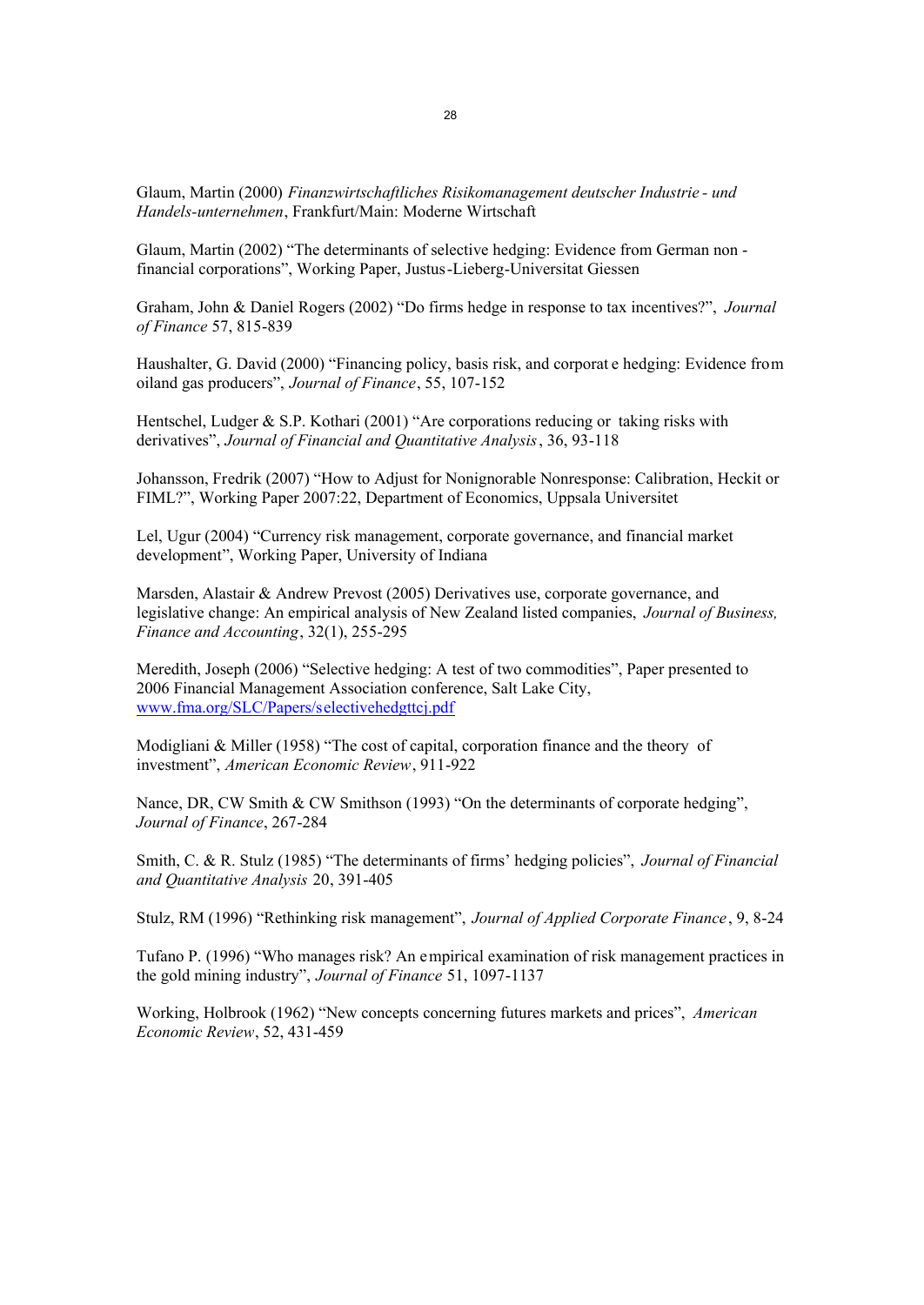

**Figure 1: Distribution of logarithm of Real Sales (LSAL)**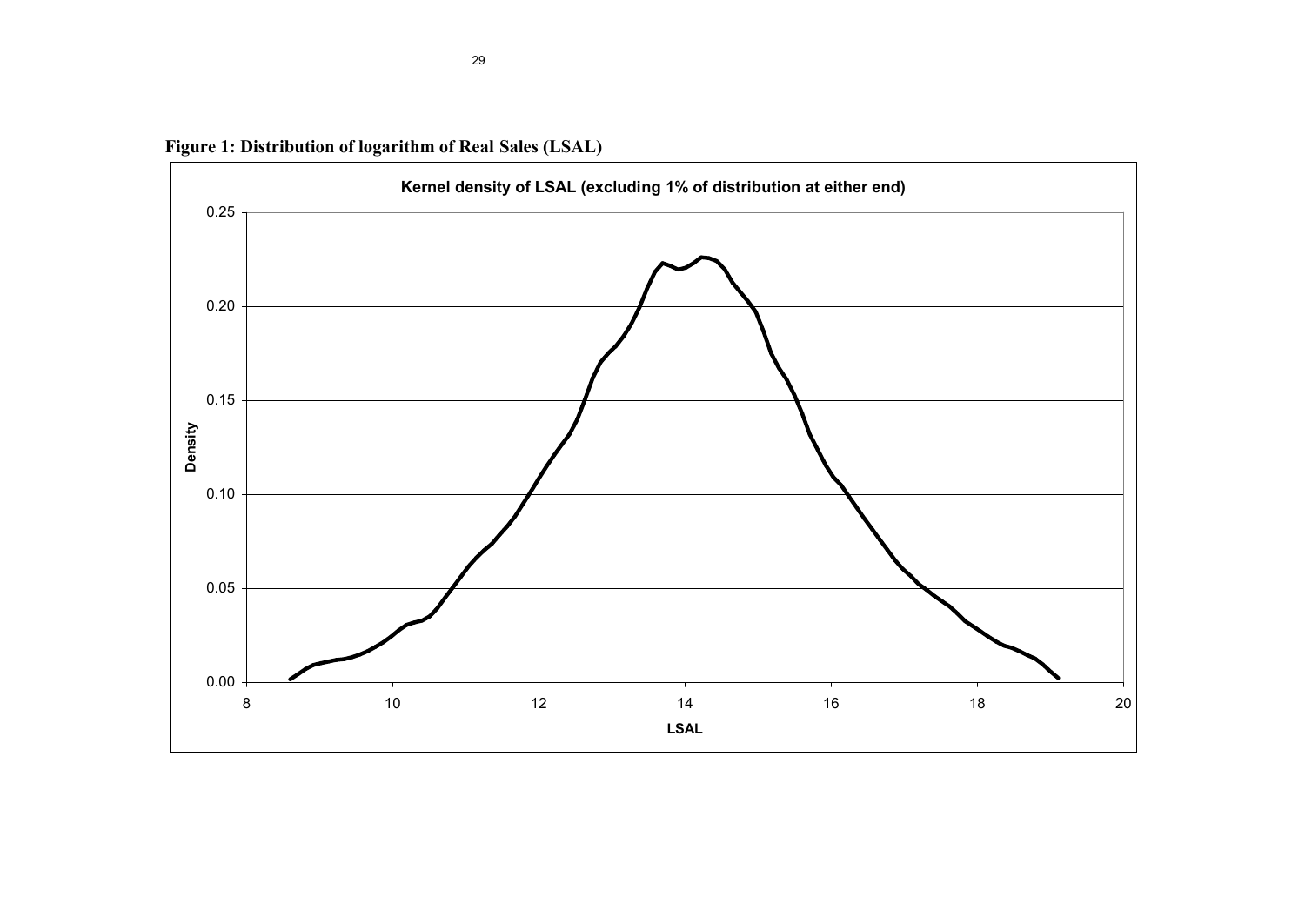**Figure 2: Distribution of [Debt/(Debt+Equity)] (DER)**

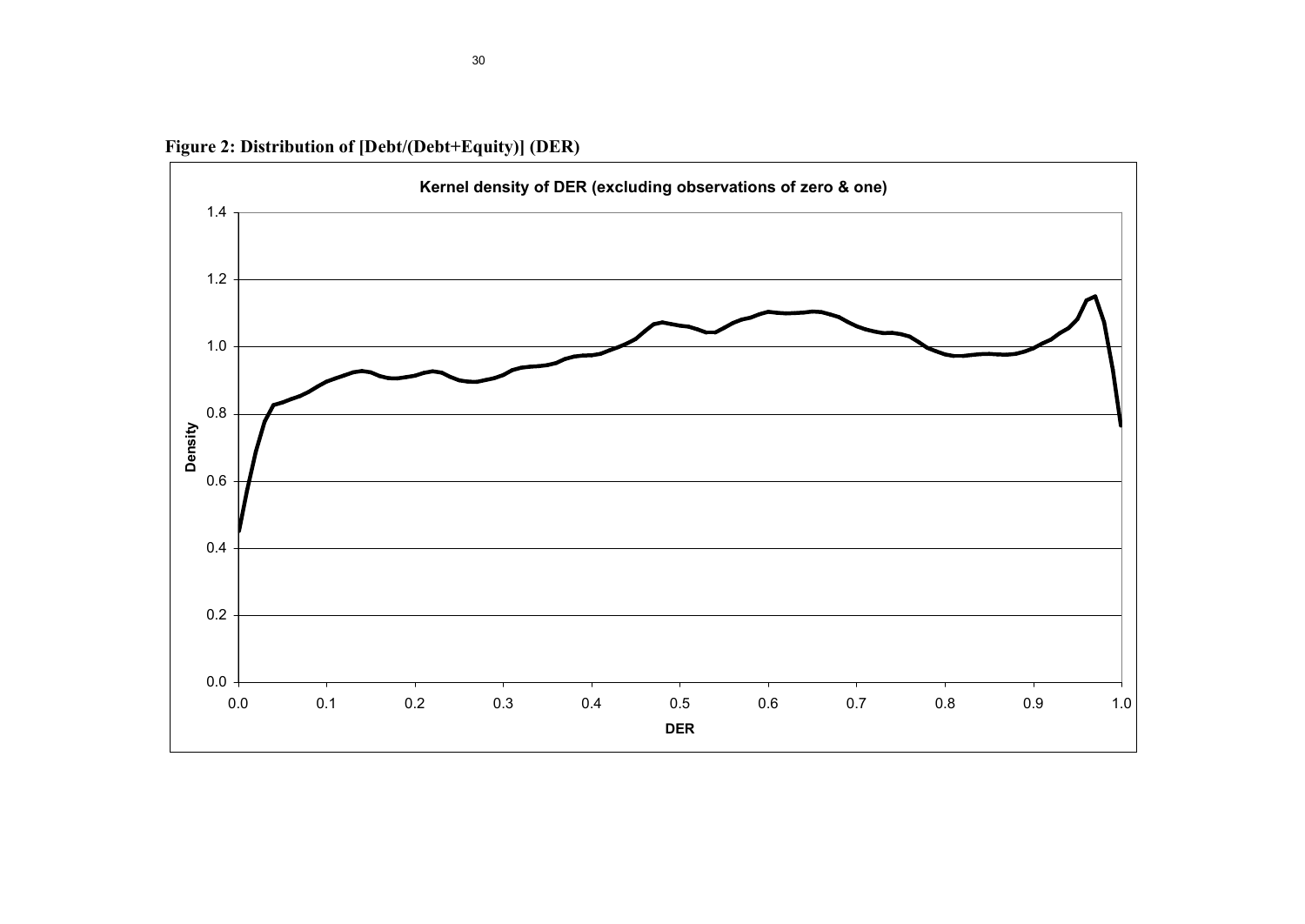

**Figure 3: Distribution of Intangible Assets/Total Assets (ITA)**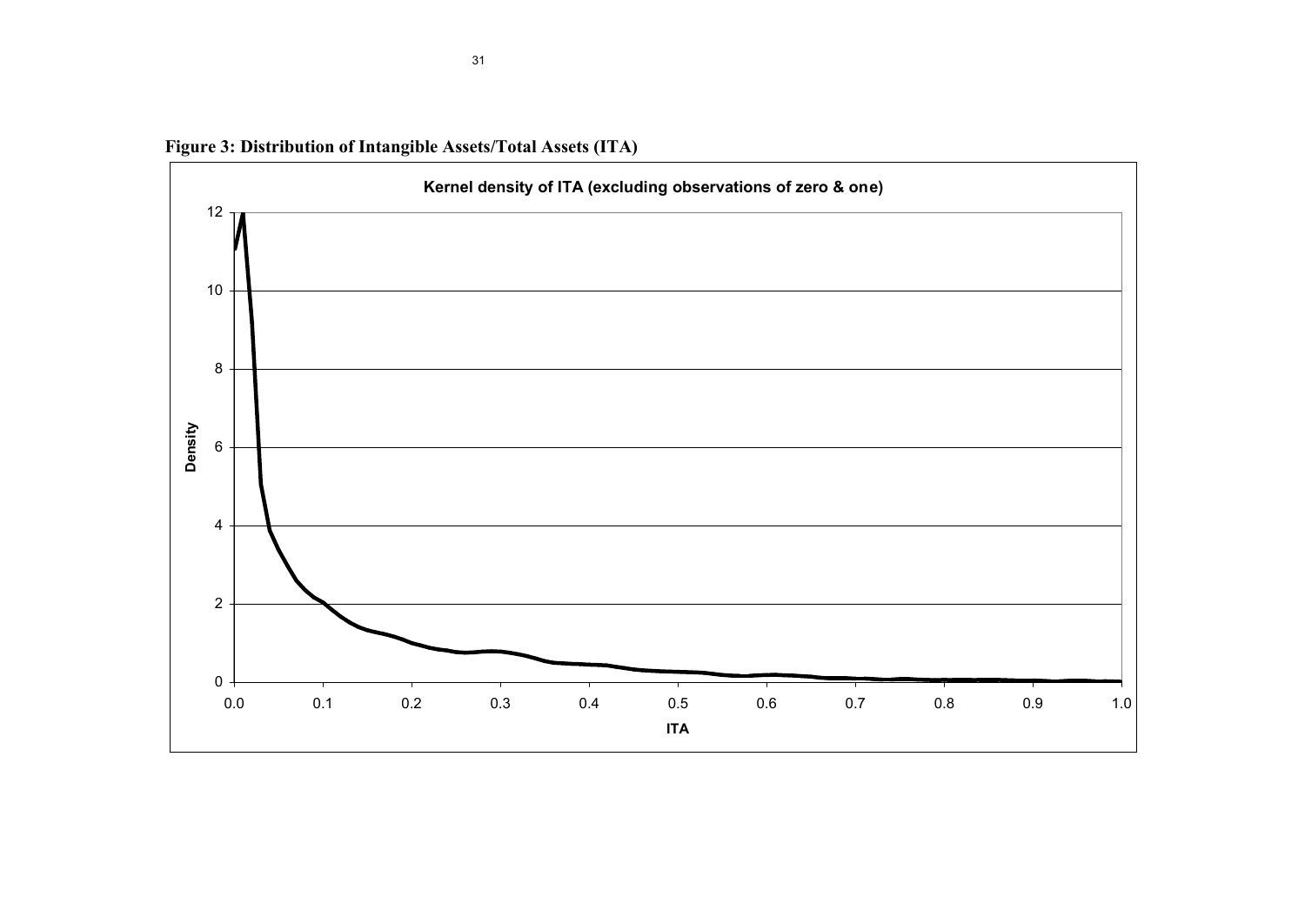

**Figure 4: Mean Monthly Value of H1 (AUD Hedging Proportion) & AUD3 (AUD/NZD deviation from lagged 3 year average)**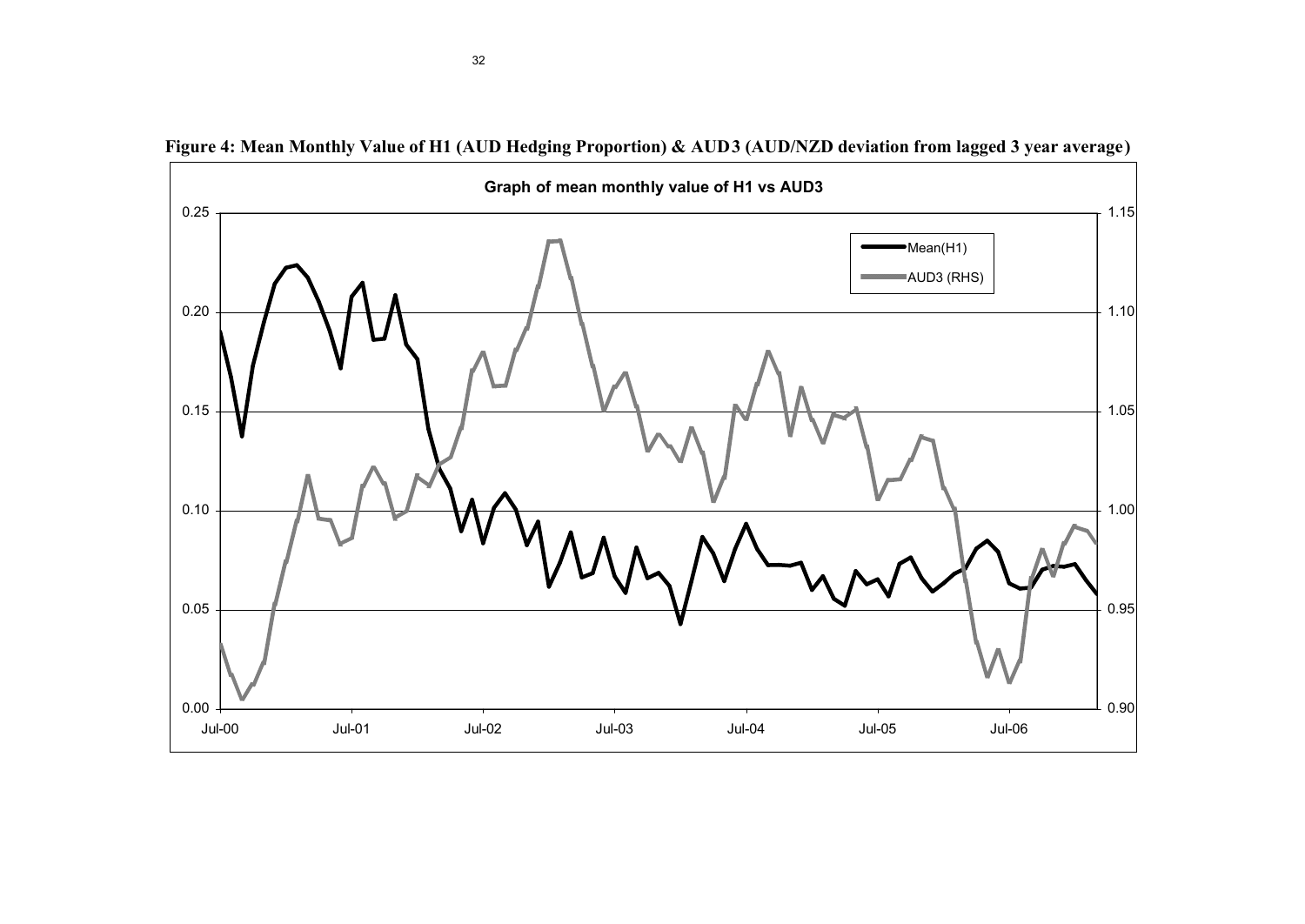|              |             | 2           | 3           | 4           | 5           | 6          | 7           | 8           | 9           | 10          | 11          |
|--------------|-------------|-------------|-------------|-------------|-------------|------------|-------------|-------------|-------------|-------------|-------------|
|              | Probit      | Tobit       | Tobit       | Tobit       | Tobit       | Tobit      | Tobit       | Tobit       | Tobit       | Probit      | Tobit       |
|              | Main        | Main        | No ICR      | <b>PCA</b>  | No IMR      | IMR dec's  | Fin only    | Fin & hedge | alt. MHK    | incl imp.   | incl imp.   |
| ZHK_ind      | 0.233       |             |             |             |             |            |             |             |             | $0.516***$  |             |
|              | [0.160]     |             |             |             |             |            |             |             |             | [0.000]     |             |
| MHK_ind      | 0.352       |             |             |             |             |            |             |             |             | $0.701*$    |             |
|              | [0.442]     |             |             |             |             |            |             |             |             | [0.061]     |             |
| <b>ZHK</b>   |             | 1.005***    | $1.008***$  | $0.989***$  | $0.825***$  | $0.990***$ |             | $0.977***$  |             |             | 1.169***    |
|              |             | [0.000]     | [0.000]     | [0.000]     | [0.000]     | [0.000]    |             | [0.000]     |             |             | [0.000]     |
| <b>MHK</b>   |             | 5.186***    | $5.190***$  | 5.218***    | 5.055***    | 5.267***   |             | 5.203***    |             |             | 5.632***    |
|              |             | [0.000]     | [0.000]     | [0.000]     | [0.000]     | [0.000]    |             | [0.000]     |             |             | [0.000]     |
| MHK_1yr      |             |             |             |             |             |            |             |             | 4.767***    |             |             |
|              |             |             |             |             |             |            |             |             | [0.000]     |             |             |
| MHK_3yr      |             |             |             |             |             |            |             |             | $0.652***$  |             |             |
|              |             |             |             |             |             |            |             |             | [0.000]     |             |             |
| MHK_>3yr     |             |             |             |             |             |            |             |             | 0.176       |             |             |
|              |             |             |             |             |             |            |             |             | [0.188]     |             |             |
| <b>DER</b>   | $-0.016$    | $0.150**$   | 0.113       | $0.151**$   | $0.216***$  | $0.149**$  | $0.266***$  | $0.138*$    | $0.211**$   | $-0.041***$ | $0.127*$    |
|              | [0.272]     | [0.040]     | [0.116]     | [0.039]     | [0.004]     | [0.041]    | [0.006]     | [0.058]     | [0.012]     | [0.000]     | [0.054]     |
| <b>ICR</b>   | 0.009       | $-0.162**$  |             | $-0.160**$  | $-0.179***$ | $-0.165**$ | $-0.364***$ | $-0.195***$ | $-0.114$    | $0.024**$   | $-0.152***$ |
|              | [0.469]     | [0.012]     |             | [0.013]     | [0.006]     | [0.010]    | [0.000]     | [0.003]     | [0.122]     | [0.015]     | [0.007]     |
| <b>LSAL</b>  | $0.018***$  | 0.025       | 0.026       | 0.004       | $-0.016$    | $0.035*$   | $0.356***$  | $-0.028$    | $0.089***$  | $0.013***$  | $-0.027$    |
|              | [0.000]     | [0.226]     | [0.214]     | [0.849]     | [0.448]     | [0.087]    | [0.000]     | [0.124]     | [0.000]     | [0.000]     | [0.123]     |
| <b>FXNS</b>  | $-0.366***$ | $-0.187$    | $-0.215$    | $-0.067$    | $-0.059$    | $-0.107$   |             |             | 0.066       | $-0.381***$ | $-0.391***$ |
|              | [0.000]     | [0.250]     | [0.184]     | [0.675]     | [0.722]     | [0.517]    |             |             | [0.723]     | [0.000]     | [0.000]     |
| <b>FXNRS</b> | $-0.647***$ | $-1.161$    | $-1.198$    | $-1.022$    | 0.398       | $-0.668$   |             |             | $-0.484$    | $-0.171***$ | $-0.154$    |
|              | [0.000]     | [0.159]     | [0.146]     | [0.213]     | [0.612]     | [0.407]    |             |             | [0.625]     | [0.000]     | [0.528]     |
| <b>FXAS</b>  | $2.423***$  | $-0.286$    | $-0.299$    | $-0.229$    | $-1.854***$ | $-0.321$   |             |             | $-0.236$    | $1.140***$  | $-0.125$    |
|              | [0.000]     | [0.150]     | [0.132]     | [0.248]     | [0.000]     | [0.340]    |             |             | [0.283]     | [0.000]     | [0.285]     |
| <b>FXARS</b> | 1.983***    | $-2.994***$ | $-2.985***$ | $-2.765***$ | $-5.741***$ | $-2.623**$ |             |             | $-7.137***$ | $0.482***$  | $-0.328$    |
|              | [0.000]     | [0.005]     | [0.005]     | [0.009]     | [0.000]     | [0.014]    |             |             | [0.000]     | [0.000]     | [0.261]     |
| <b>FXOS</b>  | $0.483***$  | $0.685***$  | $0.676***$  | $0.810***$  | $0.382**$   | $0.624***$ |             |             | $1.151***$  | $0.129***$  | 0.138       |

**Table 1: Probit and Tobit Regression Results**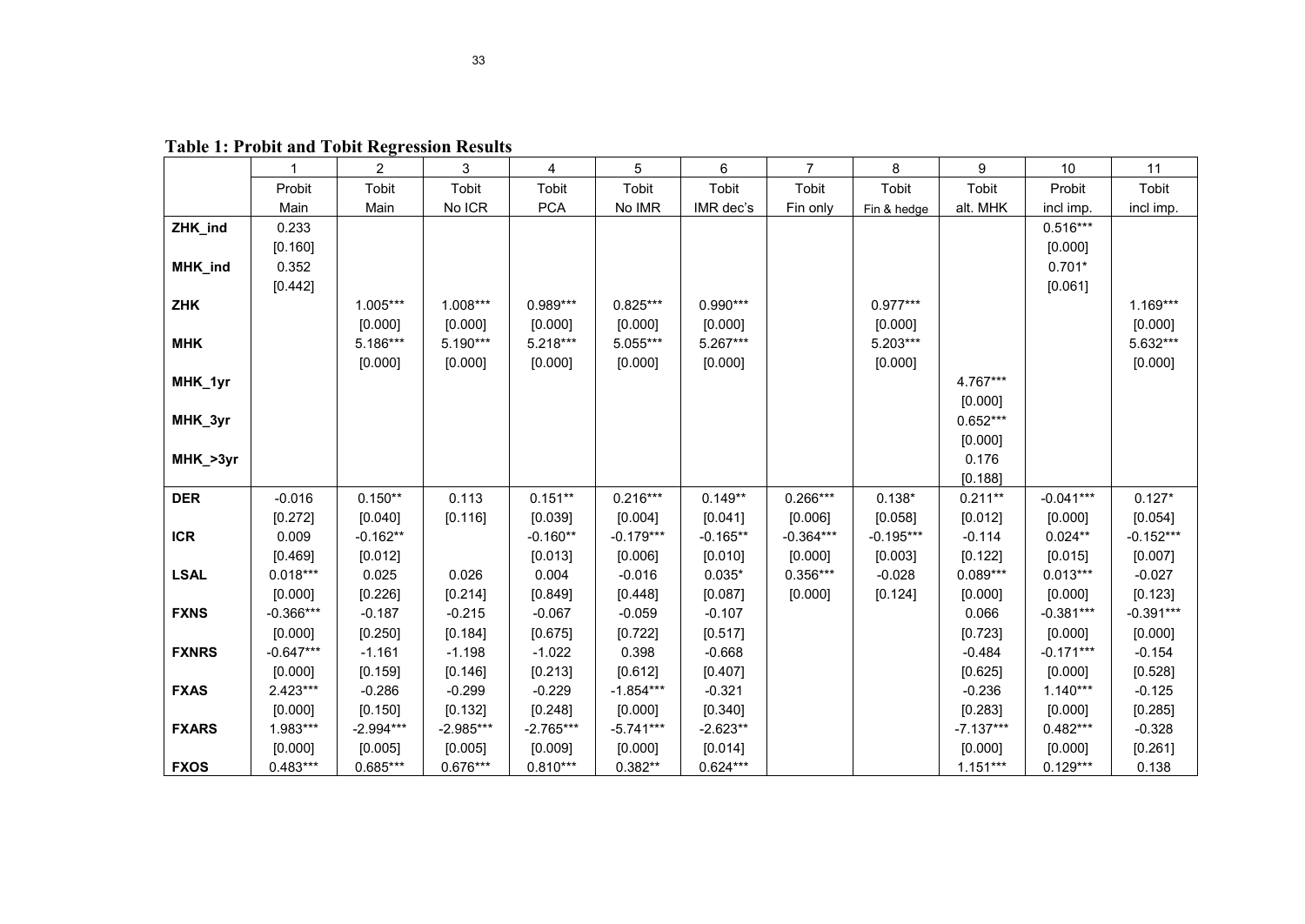|                 | 1           | $\overline{2}$ | 3            | 4            | 5            | 6            | 7           | 8          | 9            | 10          | 11          |
|-----------------|-------------|----------------|--------------|--------------|--------------|--------------|-------------|------------|--------------|-------------|-------------|
|                 | [0.000]     | [0.000]        | [0.000]      | [0.000]      | [0.044]      | [0.001]      |             |            | [0.000]      | [0.000]     | [0.289]     |
| <b>FXORS</b>    | $-0.414**$  | $-11.512***$   | $-11.689***$ | $-11.563***$ | $-11.618***$ | $-11.820***$ |             |            | $-13.565***$ | $-0.224***$ | $-0.857***$ |
|                 | [0.016]     | [0.000]        | [0.000]      | [0.000]      | [0.000]      | [0.000]      |             |            | [0.000]      | [0.000]     | [0.007]     |
| <b>FMAS</b>     | 0.063       | 0.218          | 0.231        | 0.165        | $0.382*$     | 0.142        |             |            | 0.108        | $0.073***$  | 0.159       |
|                 | [0.126]     | [0.329]        | [0.300]      | [0.462]      | [0.091]      | [0.522]      |             |            | [0.689]      | [0.002]     | [0.229]     |
| <b>FMOS</b>     | $-0.096***$ | $0.521***$     | $0.515***$   | $0.287**$    | $0.757***$   | $0.392***$   |             |            | $0.822***$   | $-0.120***$ | $0.219**$   |
|                 | [0.000]     | [0.000]        | [0.000]      | [0.021]      | [0.000]      | [0.003]      |             |            | [0.000]      | [0.000]     | [0.023]     |
| <b>DTE</b>      | $0.375***$  | 0.407          | 0.31         | 0.396        | $-0.347$     | 0.588        | 1.490*      | 0.226      | $-0.512$     | $0.107*$    | 0.492       |
|                 | [0.000]     | [0.521]        | [0.625]      | [0.534]      | [0.593]      | [0.349]      | [0.080]     | [0.722]    | [0.484]      | [0.087]     | [0.129]     |
| <b>ITA</b>      | 0.052       | $0.689***$     | $0.694***$   | $0.653***$   | $0.558**$    | $0.710***$   | $1.206***$  | $0.662***$ | $0.918***$   | 0.024       | $0.489**$   |
|                 | [0.268]     | [0.003]        | [0.003]      | [0.005]      | [0.019]      | [0.002]      | [0.000]     | [0.004]    | [0.001]      | [0.518]     | [0.017]     |
| <b>DTP</b>      | $-0.012$    | 0.108          | 0.118        | 0.097        | 0.118        | 0.108        | 0.122       | 0.119      | $-0.01$      | $-0.011$    | $-0.023$    |
|                 | [0.485]     | [0.198]        | [0.161]      | [0.251]      | [0.164]      | [0.196]      | [0.279]     | [0.161]    | [0.918]      | [0.433]     | [0.756]     |
| ZBT_SP          | $-0.097*$   | 0.24           | 0.285        | 0.168        | 0.422        | 0.2          | 0.383       | 0.145      | 0.485        | $-0.019$    | $-0.078$    |
|                 | [0.066]     | [0.500]        | [0.422]      | [0.640]      | [0.236]      | [0.571]      | [0.452]     | [0.684]    | [0.259]      | [0.585]     | [0.762]     |
| <b>ZBT_PART</b> | $-0.107***$ | $0.702***$     | $0.724***$   | $0.704***$   | $0.889***$   | 0.696***     | $0.916***$  | $0.650***$ | $1.037***$   | $-0.114***$ | $0.372**$   |
|                 | [0.006]     | [0.002]        | [0.002]      | [0.002]      | [0.000]      | [0.002]      | [0.005]     | [0.005]    | [0.000]      | [0.000]     | [0.035]     |
| ZBT_SOE         | $-0.132$    | $-0.54$        | $-0.514$     | $-0.377$     | $-0.57$      | $-0.706$     | 0.071       | $-0.644$   | 0.054        | $-0.022$    | 0.196       |
|                 | [0.130]     | [0.216]        | [0.239]      | [0.378]      | [0.208]      | [0.104]      | [0.904]     | [0.145]    | [0.910]      | [0.717]     | [0.529]     |
| ZBT_FOR         | $-0.045***$ | $-0.066$       | $-0.05$      | $-0.1$       | $-0.011$     | $-0.065$     | $-0.898***$ | $-0.081$   | $-0.149*$    | $-0.056***$ | $-0.022$    |
|                 | [0.001]     | [0.352]        | [0.472]      | [0.155]      | [0.878]      | [0.355]      | [0.000]     | [0.229]    | [0.066]      | [0.000]     | [0.728]     |
| <b>ZTX</b>      | $-0.019$    | $0.169***$     | $0.115*$     | $0.156**$    | $0.169***$   | $0.171***$   | $0.714***$  | $0.178***$ | $0.195***$   | $-0.003$    | $0.150***$  |
|                 | [0.146]     | [0.009]        | [0.059]      | [0.016]      | [0.010]      | [0.008]      | [0.000]     | [0.006]    | [0.009]      | [0.733]     | [0.009]     |
| <b>DPC</b>      | 0           | $-0.001$       | $-0.001$     |              | $-0.002$     | $-0.001$     |             |            | $-0.003**$   | 0           | $-0.003**$  |
|                 | [0.568]     | [0.478]        | [0.465]      |              | [0.164]      | [0.547]      |             |            | [0.035]      | [0.960]     | [0.019]     |
| <b>DMC</b>      | $-0.001$    | 0.003          | 0.003        |              | 0.007        | 0.003        |             |            | $0.028***$   | 0.001       | $0.012***$  |
|                 | [0.278]     | [0.554]        | [0.567]      |              | [0.166]      | [0.566]      |             |            | [0.000]      | [0.587]     | [0.004]     |
| <b>DCC</b>      | $0.127***$  | $-0.188***$    | $-0.188***$  |              | $-0.274***$  | $-0.185***$  |             |            | $-0.215***$  | $0.133***$  | $-0.233***$ |
|                 | $[0.000]$   | [0.000]        | [0.000]      |              | [0.000]      | [0.000]      |             |            | [0.000]      | [0.000]     | [0.000]     |
| <b>DIC</b>      | $-0.005***$ | $-0.031***$    | $-0.031***$  |              | $-0.029***$  | $-0.031***$  |             |            | $-0.050***$  | $-0.007***$ | $-0.026***$ |
|                 | [0.000]     | [0.000]        | [0.000]      |              | [0.000]      | [0.000]      |             |            | [0.000]      | [0.000]     | [0.000]     |
| <b>PCA</b>      |             |                |              | $-0.103***$  |              |              |             |            |              |             |             |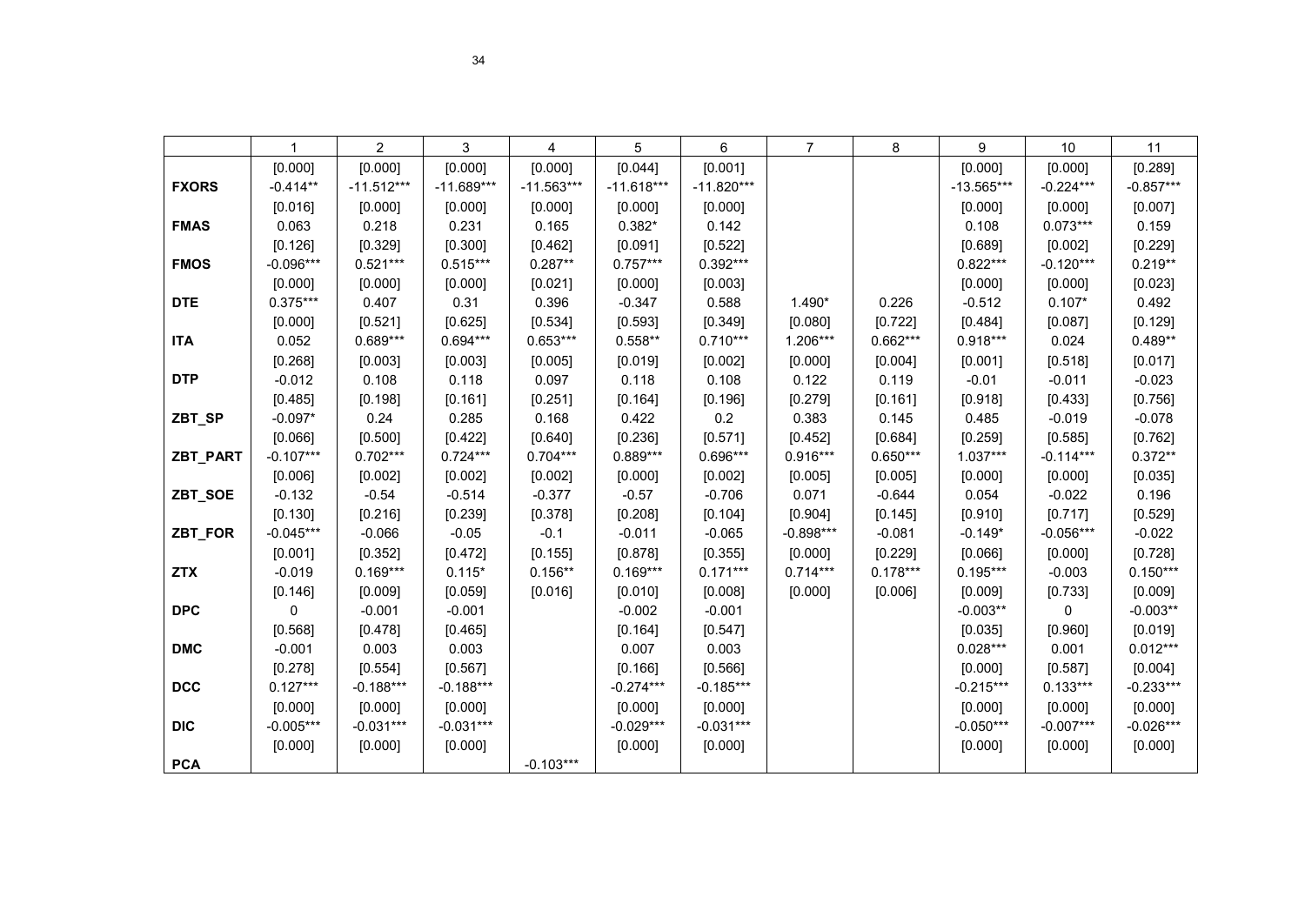|                  | 1          | $\overline{2}$ | 3           | 4           | 5           | 6           | 7            | 8           | 9           | 10         | 11          |
|------------------|------------|----------------|-------------|-------------|-------------|-------------|--------------|-------------|-------------|------------|-------------|
|                  |            |                |             | [0.000]     |             |             |              |             |             |            |             |
| AUD <sub>3</sub> | 0.109      | $-7.220***$    | $-7.122***$ | $-7.231***$ | $-7.745***$ | $-7.112***$ | $-15.650***$ | $-7.523***$ | $-9.271***$ | 0.089      | $-8.322***$ |
|                  | [0.453]    | [0.000]        | [0.000]     | [0.000]     | [0.000]     | [0.000]     | [0.000]      | [0.000]     | [0.000]     | [0.457]    | [0.000]     |
| AUD3d1           | $-0.704*$  | 5.995***       | 5.855***    | 5.947***    | 6.902***    | 5.794***    | 17.740***    | 6.389***    | 7.780***    | $-0.644**$ | 7.072***    |
|                  | [0.051]    | [0.000]        | [0.000]     | [0.000]     | [0.000]     | [0.000]     | [0.000]      | [0.000]     | [0.000]     | [0.031]    | [0.000]     |
| AUD3d2           | $-0.659*$  | $3.016*$       | 2.961*      | 2.965*      | $3.116*$    | 2.873*      | 9.749***     | 3.238**     | $3.935**$   | $-0.467$   | 3.408**     |
|                  | [0.074]    | [0.059]        | [0.064]     | [0.064]     | [0.054]     | [0.071]     | [0.000]      | [0.044]     | [0.032]     | [0.127]    | [0.023]     |
| AUD3d3           | $-0.385$   | $9.000***$     | 8.905***    | 9.029***    | 9.367***    | 8.810***    | 18.180***    | 9.412***    | 9.439***    | $-0.386$   | 9.770***    |
|                  | [0.293]    | [0.000]        | [0.000]     | [0.000]     | [0.000]     | [0.000]     | [0.000]      | [0.000]     | [0.000]     | [0.202]    | [0.000]     |
| AUD3d4           | $-0.511$   | 6.766***       | 6.757***    | 6.875***    | 7.042***    | 6.759***    | 15.086***    | $7.125***$  | 8.055***    | 0.208      | 7.857***    |
|                  | [0.152]    | [0.000]        | [0.000]     | [0.000]     | [0.000]     | [0.000]     | [0.000]      | [0.000]     | [0.000]     | [0.481]    | [0.000]     |
| AUD3d5           | 0.094      | 7.675***       | 7.582***    | 7.679***    | 8.350***    | 7.646***    | 19.470***    | 8.123***    | 10.188***   | $-0.329$   | 8.607***    |
|                  | [0.794]    | [0.000]        | [0.000]     | [0.000]     | [0.000]     | [0.000]     | [0.000]      | [0.000]     | [0.000]     | [0.270]    | [0.000]     |
| AUD3d6           | $-0.688*$  | 5.958***       | 5.887***    | $6.028***$  | $6.710***$  | 5.634***    | 15.710***    | 6.564***    | 6.873***    | $-0.547*$  | 6.334***    |
|                  | [0.057]    | [0.000]        | [0.000]     | [0.000]     | [0.000]     | [0.000]     | [0.000]      | [0.000]     | [0.000]     | [0.067]    | [0.000]     |
| AUD3d7           | $-0.751**$ | 4.700***       | 4.633***    | 4.617***    | 5.168***    | 4.737***    | 13.635***    | $5.118***$  | 6.369***    | $-0.621**$ | $6.177***$  |
|                  | [0.039]    | [0.003]        | [0.003]     | [0.004]     | [0.001]     | [0.003]     | [0.000]      | [0.001]     | [0.000]     | [0.039]    | [0.000]     |
| AUD3d8           | 0.22       | 8.073***       | 8.035***    | 8.113***    | 8.482***    | 7.781***    | 16.823***    | 8.598***    | 9.310***    | $-0.157$   | 7.870***    |
|                  | [0.547]    | [0.000]        | [0.000]     | [0.000]     | [0.000]     | [0.000]     | [0.000]      | [0.000]     | [0.000]     | [0.604]    | [0.000]     |
| AUD3d9           | 0.071      | 8.113***       | 8.068***    | 8.167***    | 8.667***    | 8.087***    | 16.787***    | 8.621***    | 9.642***    | 0.319      | 10.474***   |
|                  | [0.838]    | [0.000]        | [0.000]     | [0.000]     | [0.000]     | [0.000]     | [0.000]      | [0.000]     | [0.000]     | [0.269]    | [0.000]     |
| AUD3d10          | 0.073      | 7.301***       | 7.236***    | 7.270***    | 7.445***    | 7.379***    | 16.781***    | 7.866***    | 9.639***    | $-0.208$   | 5.994***    |
|                  | [0.835]    | [0.000]        | [0.000]     | [0.000]     | [0.000]     | [0.000]     | [0.000]      | [0.000]     | [0.000]     | [0.475]    | [0.000]     |
| <b>AUD3d11</b>   | $-0.637*$  | $2.822*$       | $2.750*$    | 2.822*      | $3.133**$   | $2.652*$    | 10.538***    | 3.239**     | 4.817***    | $-0.372$   | 4.845***    |
|                  | [0.064]    | [0.073]        | [0.080]     | [0.073]     | [0.049]     | [0.091]     | [0.000]      | [0.041]     | [0.007]     | [0.192]    | [0.001]     |
| <b>AUD3d12</b>   | 0.032      | $7.647***$     | 7.552***    | 7.592***    | 7.930***    | 7.518***    | 17.145***    | 8.266***    | 9.374***    | $-0.113$   | 8.645***    |
|                  | [0.925]    | [0.000]        | [0.000]     | [0.000]     | [0.000]     | [0.000]     | [0.000]      | [0.000]     | [0.000]     | [0.685]    | [0.000]     |
| <b>IMR</b>       |            | $0.930***$     | $0.931***$  | $0.944***$  |             |             | $-0.269***$  | $0.997***$  | $0.670***$  |            | $0.991***$  |
|                  |            | [0.000]        | [0.000]     | [0.000]     |             |             | [0.000]      | [0.000]     | [0.000]     |            | [0.000]     |
| IMR_dec2         |            |                |             |             |             | 0.063       |              |             |             |            |             |
|                  |            |                |             |             |             | [0.604]     |              |             |             |            |             |
| IMR dec3         |            |                |             |             |             | $-0.045$    |              |             |             |            |             |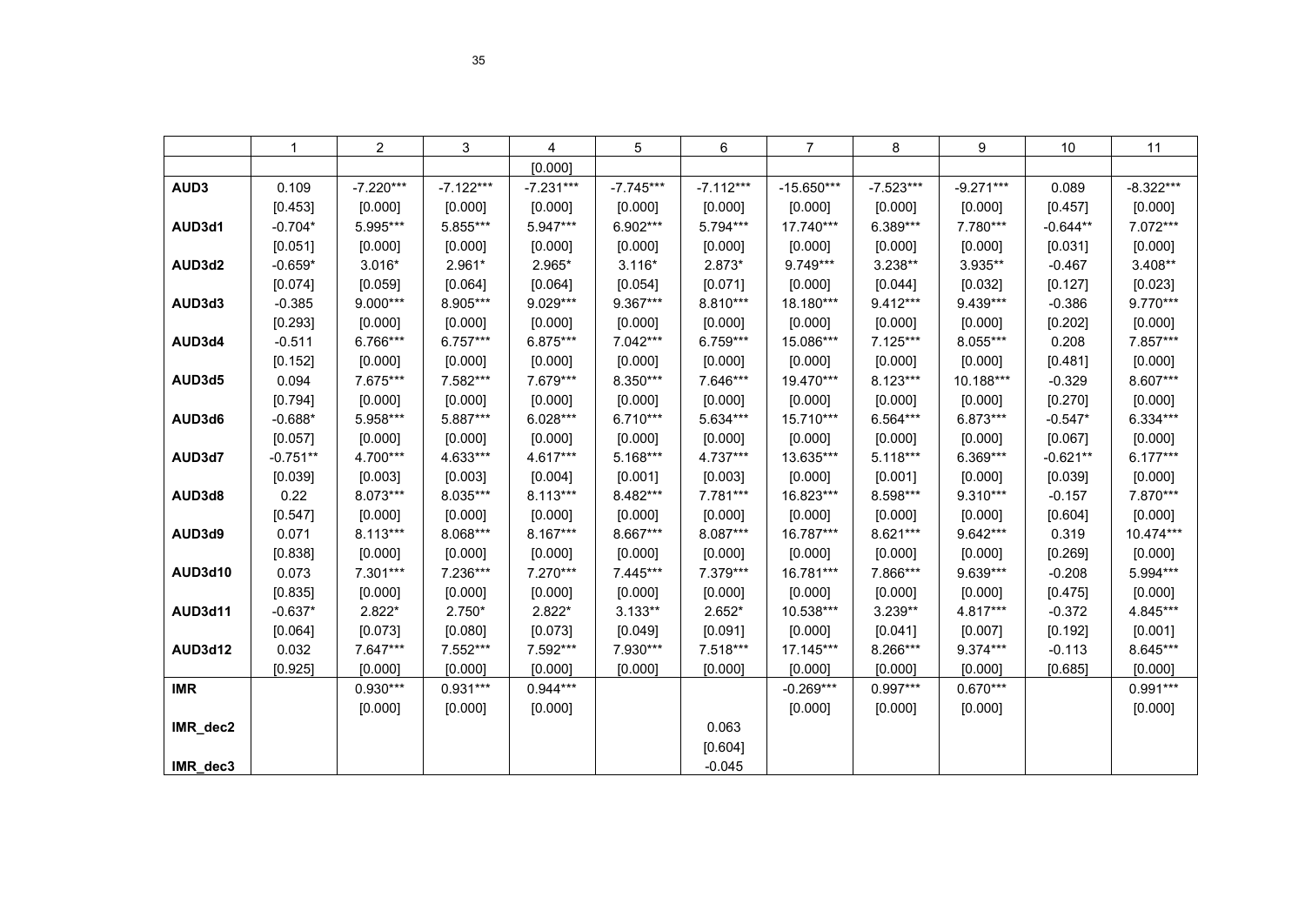|            | $\mathbf{1}$ | $\sqrt{2}$ | $\ensuremath{\mathsf{3}}$ | $\overline{4}$ | $\,$ 5 $\,$ | 6          | $\overline{7}$ | 8     | 9     | 10          | 11    |
|------------|--------------|------------|---------------------------|----------------|-------------|------------|----------------|-------|-------|-------------|-------|
|            |              |            |                           |                |             | [0.756]    |                |       |       |             |       |
| IMR_dec4   |              |            |                           |                |             | $-0.18$    |                |       |       |             |       |
|            |              |            |                           |                |             | [0.265]    |                |       |       |             |       |
| IMR_dec5   |              |            |                           |                |             | $-0.129$   |                |       |       |             |       |
|            |              |            |                           |                |             | [0.467]    |                |       |       |             |       |
| IMR_dec6   |              |            |                           |                |             | 0.201      |                |       |       |             |       |
|            |              |            |                           |                |             | [0.276]    |                |       |       |             |       |
| IMR_dec7   |              |            |                           |                |             | $0.517***$ |                |       |       |             |       |
|            |              |            |                           |                |             | [0.004]    |                |       |       |             |       |
| IMR_dec8   |              |            |                           |                |             | $0.987***$ |                |       |       |             |       |
|            |              |            |                           |                |             | [0.000]    |                |       |       |             |       |
| IMR_dec9   |              |            |                           |                |             | 1.505***   |                |       |       |             |       |
|            |              |            |                           |                |             | [0.000]    |                |       |       |             |       |
| IMR_dec10  |              |            |                           |                |             | $1.854***$ |                |       |       |             |       |
|            |              |            |                           |                |             | [0.000]    |                |       |       |             |       |
| <b>FEX</b> | $-0.077*$    |            |                           |                |             |            |                |       |       | $-0.03$     |       |
|            | [0.099]      |            |                           |                |             |            |                |       |       | [0.437]     |       |
| <b>FEA</b> | $-0.061$     |            |                           |                |             |            |                |       |       | $-0.100***$ |       |
|            | [0.130]      |            |                           |                |             |            |                |       |       | [0.003]     |       |
| <b>FAU</b> | $0.464***$   |            |                           |                |             |            |                |       |       | $0.472***$  |       |
|            | [0.000]      |            |                           |                |             |            |                |       |       | [0.000]     |       |
| <b>MEX</b> | $-0.102***$  |            |                           |                |             |            |                |       |       | $-0.076***$ |       |
|            | [0.000]      |            |                           |                |             |            |                |       |       | [0.000]     |       |
| <b>MEA</b> | $-0.754***$  |            |                           |                |             |            |                |       |       | $-0.761***$ |       |
|            | [0.000]      |            |                           |                |             |            |                |       |       | [0.000]     |       |
| <b>MAU</b> | $2.162***$   |            |                           |                |             |            |                |       |       | 2.192***    |       |
|            | [0.000]      |            |                           |                |             |            |                |       |       | [0.000]     |       |
| XAU        | $2.651***$   |            |                           |                |             |            |                |       |       | 2.598***    |       |
|            | [0.000]      |            |                           |                |             |            |                |       |       | [0.000]     |       |
| Obs.       | 647952       | 38892      | 38892                     | 38892          | 38892       | 38892      | 38892          | 38892 | 38892 | 948120      | 53868 |
| Pseudo R2  | 0.682        | 0.374      | 0.374                     | 0.373          | 0.361       | 0.378      | 0.074          | 0.369 | 0.296 | 0.672       | 0.375 |

Robust p-values in brackets; \*significant at 10%; \*\*significant at 5%; \*\*\*significant at 1% .

Constant & sector dummies included in all equations; month dummies included in probit s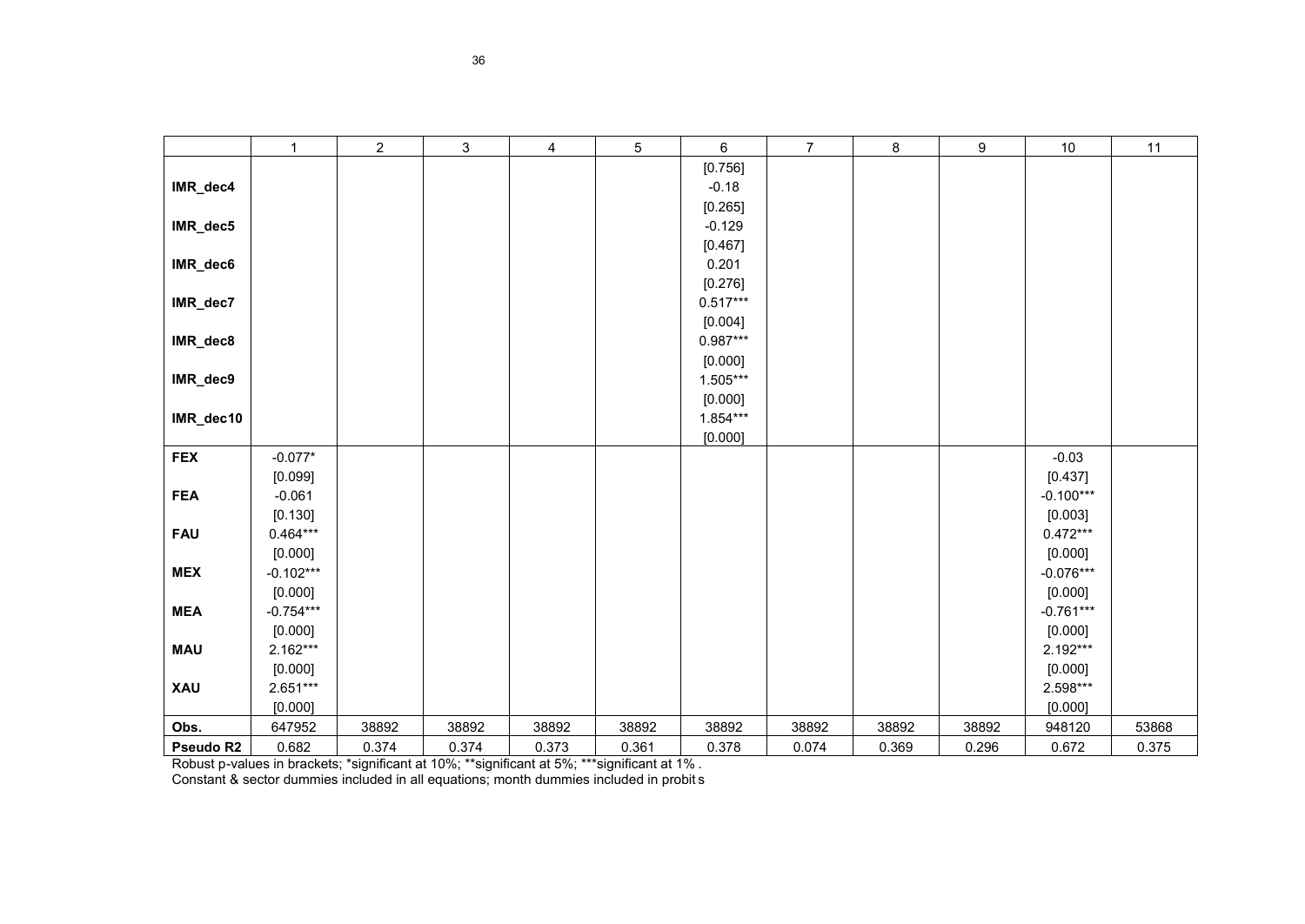| Variable                     | Sub | <b>Source</b>  | <b>Description</b>                                                                                                                                                                                                |                |
|------------------------------|-----|----------------|-------------------------------------------------------------------------------------------------------------------------------------------------------------------------------------------------------------------|----------------|
|                              |     |                | <b>Dependent Variables: Specification 1 (Currency is Exogenous)</b>                                                                                                                                               |                |
| <b>XAUD</b>                  | it  | Customs        | 1st stage: Firm exports in AUD in t (=1 if so; 0 otherwise)                                                                                                                                                       |                |
| H1                           | it  | Customs        | 2nd stage: Proportion of firm i's AUD exports in t that are hedged, calc in AUD<br>(0 <h1<1), (total="" aud="" exports="" exports)<="" h1="(AUD" hedged)="" td=""><td></td></h1<1),>                              |                |
|                              |     |                | Dependent Variables: Specification 2 (Cover & Currency are Joint Decisions)                                                                                                                                       |                |
| XAU2                         | it. | Customs        | 1st stage: Firm exports to Australia in AUD or NZD in t (=1 if so; 0 otherwise)                                                                                                                                   |                |
| H2                           | it  | Customs        | 2nd stage: Proportion of firm i's XAU2-defined exports that are hedged, calc in NZD<br>(0 <h2<1), (total="" -="" aud="" exports="" exports)="" h2="(total" oz="" unhedged="" xau2="" xau2<br="">exports)</h2<1),> |                |
| <b>Independent Variables</b> |     |                | [py means "previous year" defined by the firm's financial reporting dates]                                                                                                                                        | E(sign, Tobit) |
| <b>ZHK</b>                   | it  | Customs        | Dummy=1 if firm has hedged any export before                                                                                                                                                                      | +              |
| <b>MHK</b>                   | it  | Customs        | 1/(No. months since firm last hedged any export); 0 if never                                                                                                                                                      | ┿              |
| MHK x                        | it  | Customs        | Alternate specification for ZHK, MHK: x≤1yr, 1 <x≤3yrs, x="">3yrs<br/>Dummy=1 if firm has hedged during period x but not earlier</x≤3yrs,>                                                                        | ┿              |
| <b>DER</b>                   | it  | IR10/AES       | Debt to equity ratio: Debt/(debt+equity) [py]                                                                                                                                                                     | $\pm$          |
| <b>ICR</b>                   | it  | IR10/AES       | Interest coverage ratio: Interest expenses/Earnings before interest & tax) [py]                                                                                                                                   | ┿              |
| <b>LSAL</b>                  | it  | IR10/AES       | In(real total sales) [py]                                                                                                                                                                                         | ╋              |
| <b>FXNS</b>                  | it  | Cust; IR10/AES | NZD denominated exports excluding reexports (calc in NZD)/total sales [py]                                                                                                                                        |                |
| <b>FXNRS</b>                 | it  | Cust; IR10/AES | NZD denominated reexports (calc in NZD)/total sales [py]                                                                                                                                                          | 2              |
| <b>FXAS</b>                  | it  | Cust; IR10/AES | AUD denominated exports excluding reexports (calc in NZD)/total sales [py]                                                                                                                                        |                |
| <b>FXARS</b>                 | it  | Cust; IR10/AES | AUD denominated reexports (calc in NZD)/total sales [py]                                                                                                                                                          | ?              |
| <b>FXOS</b>                  | it  | Cust: IR10/AES | Other fx denominated exports excluding reexports (calc in NZD)/total sales [py]                                                                                                                                   | ?              |
| <b>FXORS</b>                 | it  | Cust; IR10/AES | Other fx denominated reexports (calc in NZD)/total sales [py]                                                                                                                                                     | ?              |
| <b>FMAS</b>                  | it  | Cust; IR10/AES | Australian imports (calc in NZD)/total sales [py]                                                                                                                                                                 |                |
| <b>FMOS</b>                  | it  | Cust; IR10/AES | Other country imports (calc in NZD)/total sales [py]                                                                                                                                                              | ?              |
| <b>DTE</b>                   | it  | IR10/AES       | Depreciation to expenses ratio: Depreciation/total expenses [py]                                                                                                                                                  | +              |

**Appendix: Variables, Data Sources, Description, Expected Sign (2nd Stage)**